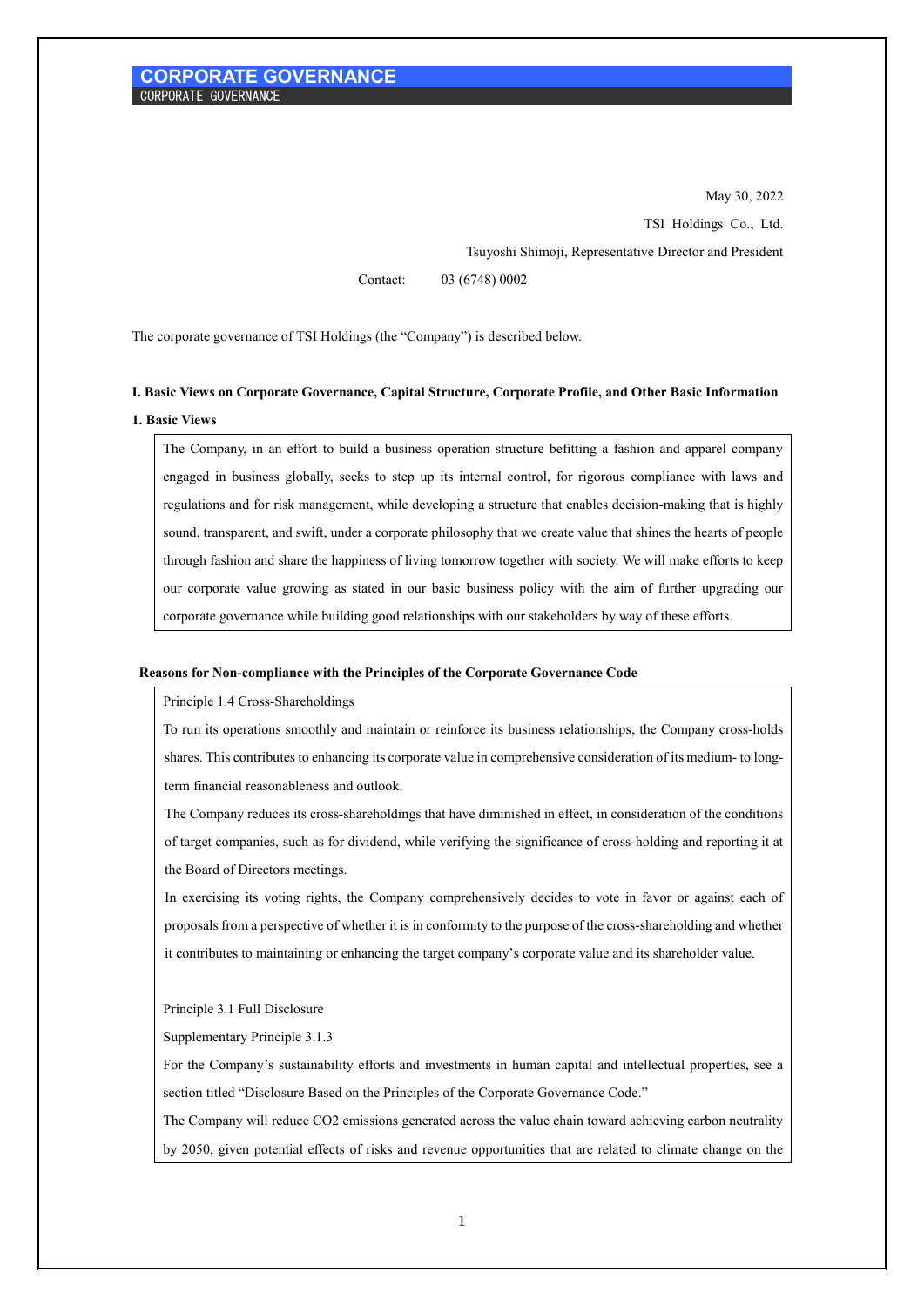organization's operating activities and revenue. To this end, we will gather and analyze necessary data, laying down, by the end of February 2023, a roadmap to visualize and reduce CO2 emissions in Scope 3.

Principle 4.1 Roles and Responsibilities of the Board (1)

Supplementary Principle 4.1.3

The Company regards a plan on a successor to the Representative Director and President as an important business management issue, which is, and will continue to be, deliberated on by the Nomination and Remuneration Advisory Committee, the majority of which consists of outside directors.

#### **Disclosure Based on the Principles of the Corporate Governance Code**

Principle 1.7 Related Party Transactions

A proposed conflict of interest transaction between the Company and a director is required to be reported to, and resolved by, the Board of Directors under applicable laws and regulations and the Board of Directors Rules. The Company discloses specific details of transactions between itself and related parties in accordance with applicable laws and regulations while reporting them periodically to the Board of Corporate Auditors.

Principle 2.3 Sustainability Issues, Including Social and Environmental Matters

Supplementary Principle 2.3.1

Principle 3.1 Full Disclosure

Supplementary Principle 3.1.3

Principle 4.2 Roles and Responsibilities of the Board (2)

Supplementary Principle 4.2.2

### **(1) The Company's Sustainability Efforts**

The Company released a sustainability statement: "Creating a Sustainable Future with Fashion Entertainment: Beautiful Planet Earth, Radiant Society, Happy Life," laying down materialities and key goal indicators (KGIs) that would be the foundation on which the TSI Group would generate a sense of happiness in the long term and in a sustained manner through its operating activities.

We set up the SDGs Promotion Office in September 2021 to pursue sustainability activities while keenly working to build internal platforms and raise awareness on the part of employees.

For reports on specific activities, see SUSTAINABILITY STORY BOOK.

[https://www.tsi-holdings.com/pdf/TSI\\_SUSTAINABILITY\\_20220418\\_FIX\\_ENG\\_REV3.pdf](https://www.tsi-holdings.com/pdf/TSI_SUSTAINABILITY_20220418_FIX_ENG_REV3.pdf)

#### **(2) Investments in Human Capital and Intellectual Properties**

(i) Investments in human capital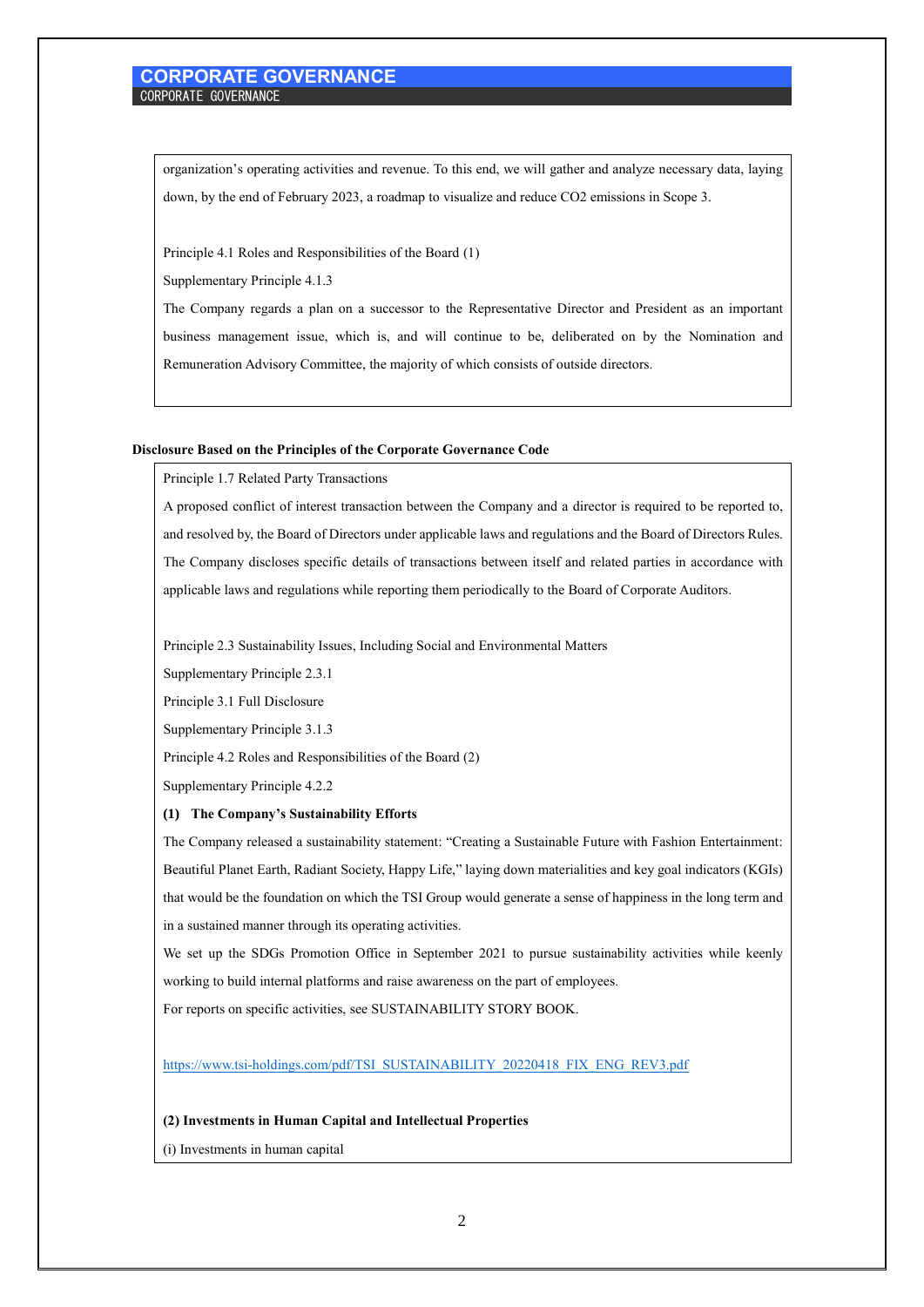People are the source of value in our business activities and therefore our greatest asset.

Having set diversity, employee wellbeing, health and safety, and fair labor conditions as important materialities, we will strive to improve the environment to enable all staff working together to thrive happily, both physically and mentally.

To deal with the era of change, the Company will invest in education, training, and development of employees. For developing multi-skilled workforce, we will arrange for programs through which employees acquire needed skills, including enhancement of job rotations, training schemes, and self-learning systems.

(ii) Investments in intellectual properties

For the Company, a brand business player, intellectual properties such as trademark rights and copyrights are highly important for operational purposes. Intellectual properties constitute the base of creative value to be delivered to customers as we seek to put into practice "Creating worldwide sympathy and social value with the power of fashion entertainment," which is laid down as a purpose in the Medium-term Management Plan dubbed TSI Innovation Program 2025 (TIP25).

We will avidly invest in expertise, such as in designing business model and communication, in an effort to deliver customer experience, going beyond customer expectations other than merely developing superior designs and brands.

Principle 2.4 Ensuring Diversity, Including Active Participation of Women

Supplementary Principle 2.4.1

### **(1) Ensuring diversity**

The TSI Group will create an environment where anyone can thrive diversely by pursuing efforts to bring about diverse and flexible work life for everyone in a manner befitting them.

#### **(2) Voluntary and measurable goals for ensuring diversity and their status**

(i) Female promotion to managerial positions

While female employees accounted for 27.0% of total managerial positions at the Company at the end of February 2022, we have laid down a goal of raising the ratio to 40% by the end of February 2025.

(ii) Promotion of foreign nationals to managerial positions

Although we are yet to set any goal for promotion of foreign national employees to managerial positions, we will continue to internally deliberate on this subject.

(iii) Voluntary and measurable goals for promotion of midcareer hire employees to managerial positions and their status

Although no goals are in place for promotion of midcareer hire employees to managerial positions, we have established diverse work systems (flextime system, reduction of working hours, and second job system) and diverse training programs to accommodate the unique individuality within the TSI Group which brings together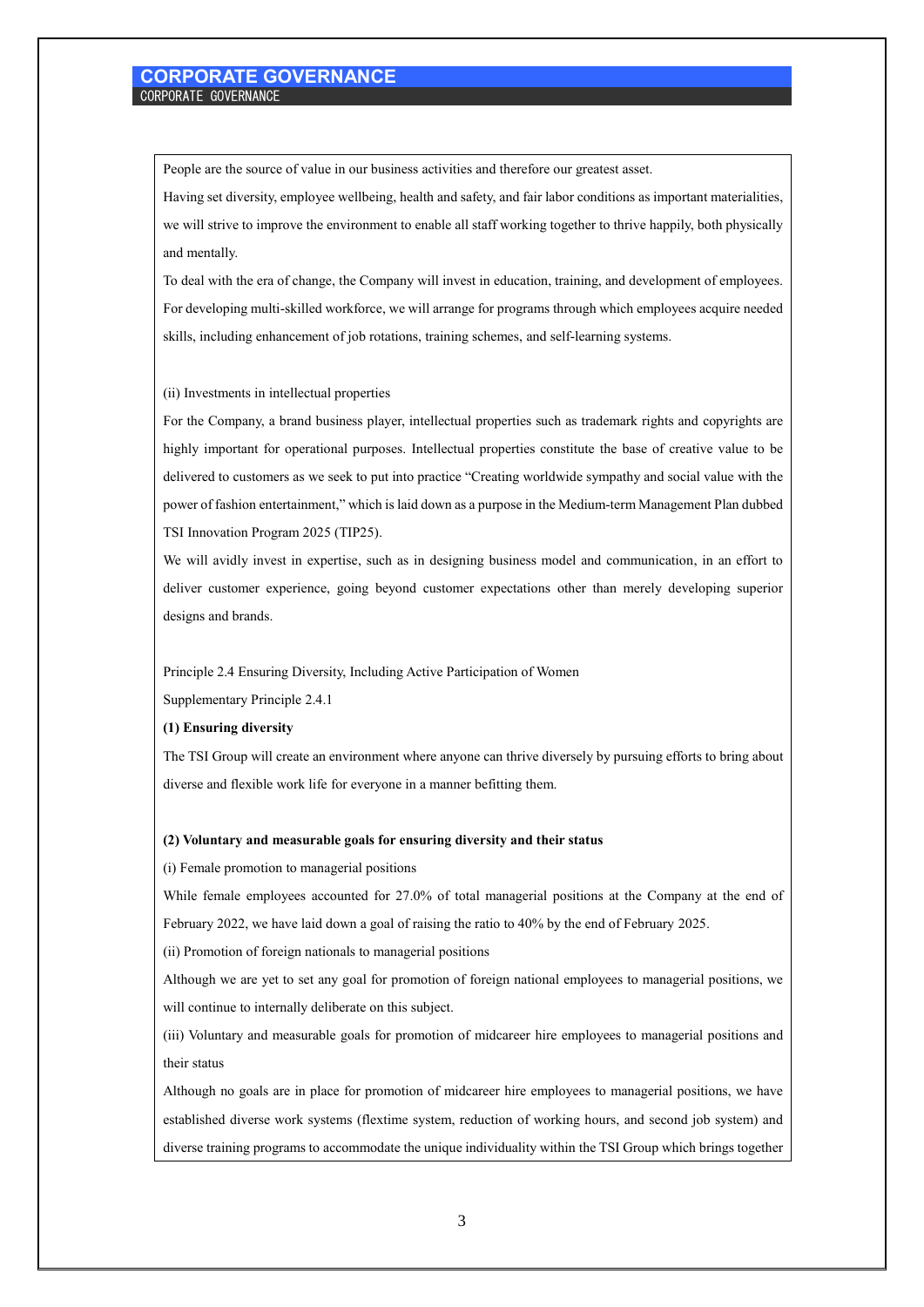companies with different organizational climates and cultures. We operate our personnel system appropriately while introducing internal position solicitation and job rotation schemes and flexibly accepting diversity in work, job category, and work history.

# **(3) Human resource development policy and internal environment improvement policy intended to ensure diversity and their status**

(i) Human resource development policy intended to ensure diversity

For ensuring diversity in promoting core personnel, we ensure evaluation and promotion of employees solely based on their individual skills paying no heed to gender, age, and nationality.

While recruiting employees, we actively hire midcareer professionals, including those from other sectors, in addition to hiring new graduates. For promotion of female employees to managerial positions, we will keenly work to further raise the ratio of female managerial positions, wherein it is already over 25% of all managerial positions at the Group.

While more than 100 foreign national employees already work for the Group as a whole, mainly at overseas subsidiaries, we intend to avidly recruit employees in an effort to further secure highly-skilled professionals with an eye on expansion of overseas business in the coming years.

(ii) Environmental improvement aimed to let diverse employees thrive further

To let diverse employees fully exert their skills in accordance with their own lifestyles, TSI Group companies take measures, such as applying flexible work hours and work formats, revise pay levels, ease burden of shop work clothes, among other employee welfare matters, and will continue to upgrade these measures.

(iii) Pursuit of diversity and inclusion

We will work to reform awareness on the part of individual employee to create an ethos respecting diversity and an environment where diverse employees can grow and thrive with work satisfaction. This is in line with efforts that individual employees with various gender, age, nationality, and physical and mental conditions can thrive in accordance with their characteristics, skills, and conditions.

(iv) The status of efforts to ensure diversity

The following efforts are in progress toward ensuring diversity in accordance with employees' characteristics. ◎ Active participation of women

While female managerial positions accounted for 27.0% of all managerial positions at the Group at the end of February 2022, we set a goal of raising the ratio to 40% by the end of February 2025, and recruit and promote employees with an eye on raising the ratio of female managerial positions and among highly senior positions.

◎ Further employment of foreign national workers

Employment of foreign national workers by the Group has been growing year after year, and going forward, we are now in the process of employing foreign nationals in a more planned manner.

◎ Utilization of elderly professionals equipped with experience and past achievements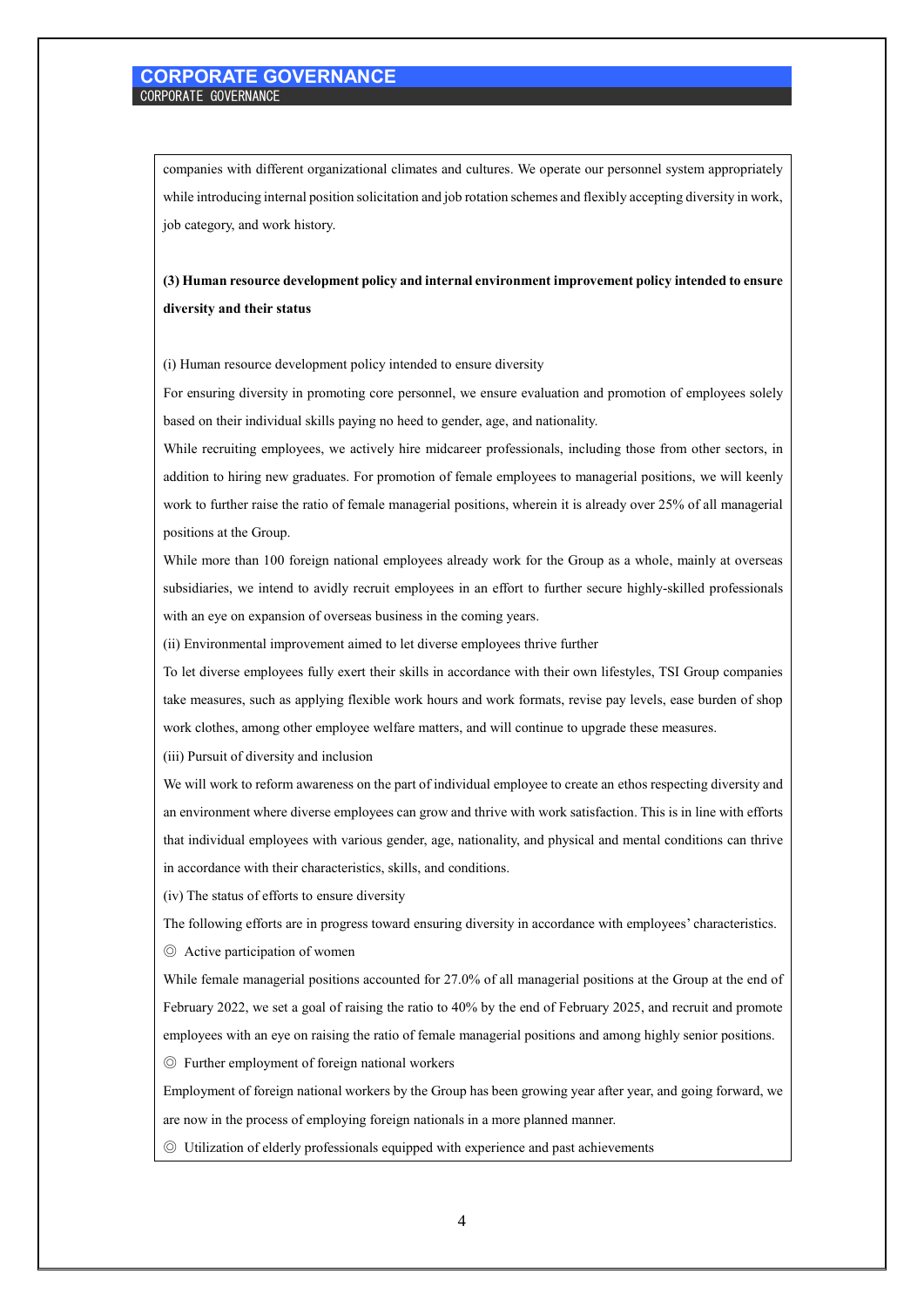The Group, working to actively keep employing personnel up to age 65, has an increasing number of instances where employees at the age of 65 or above thrive as the Group further continues to recruit and promote employees irrespective of age.

◎ Empowerment of people with disabilities

To date, the Group's special case subsidiaries in the main have been keenly empowering people with disabilities. Its employees with disabilities accounted for 2.39% of the total workforce at the end of February 2022. Going forward, we seek to generate work satisfaction on their part in ways more directly linked to operations. ◎ Understanding promotion for LGBT

To date, the Group has had an ethos equipped with a high level of understanding about LGBT, dual surnames, common-law marriage, and is now in the process of eliminating gender-based treatment by reviewing and amending various packages, such as the congratulatory or condolence rules (including wedding congratulation payment), for a widened scope.

The following efforts are in progress from a perspective of not only employee characteristics but also workstyle diversity.

◎ Improvement of diverse workstyle programs for reduced working hours and remote work

The Group improves rules and programs to bring about workstyles more diverse than before, such as: i) a program for reduced working hours in units of 30 minutes and up to four hours; ii) a staggered working hours program allowing employees to change work start time from 8:00 to 13:00; iii) flextime system; iv) lifting of ban on second jobs while subsiding telework environment improvements. In addition, we work to review and amend these programs and lay down new ones, going forward.

◎ Creation of a work environment and programs that are friendly to pregnancy, giving birth, and child-rearing We achieved 98.1% in childcare leave taking ratio and 93.2% in return from childcare leave ratio through: i) the above-mentioned reduced working hour program allowing employees to work in units of 30 minutes and up to four hours; ii) a helpful measure by setting a childcare with reduced working hours for period of up to child graduation from six-year elementary school; and iii) well-thought-out communication at employee's return from childcare leave. We continue to work on this situation to maintain or improve it.

◎Creation of programs allowing employees to balance between nursing care and work

We work to address work restrictions due to nursing care, hospital visit, and treatment as they will likely grow in the future, including flexible operation for hospital visit holiday, given that total nursing care leave day count, currently up to 93 days under applicable laws, will be extended to a maximum of 365 days.

Principle 2.6 Roles of Corporate Pension Funds as Asset Owners

The Group monitors the status of investment of its pension assets periodically, reviewing and revising the weightings of its strategic assets as required. It periodically evaluates asset management companies regarding not only quantitative aspects, such as for investment performance, but also comprehensive aspects, including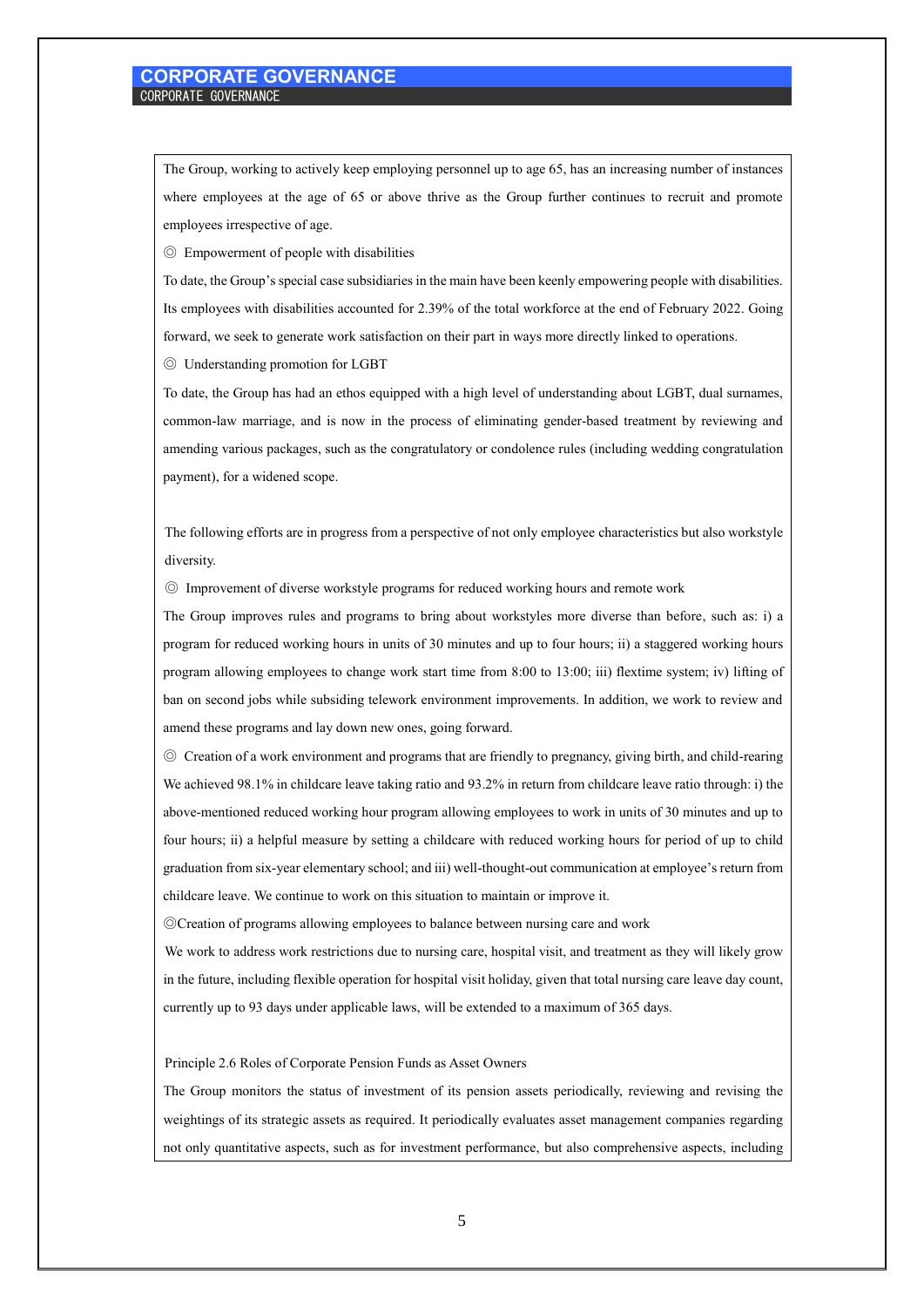qualitative ones such as for investment policy, investment processes, and compliance. The Group regularly holds a meeting of the Pension Plan Committee, the members of which comprise the Finance and Accounting Department, Human Resources Department, General Affairs Department, and union managers to provide advice and proposals while checking the state of investments by asset management companies.

Principle 3.1 Full Disclosure

(1) The Company laid down the TSI Group Corporate Philosophy, which is shown on its official website. - Corporate philosophy <http://www.tsi-holdings.com/philosophy.html>

(2) The Group's basic views on its corporate governance are shown in the "1. Basic Views" section of this report.

(3) The Company decides remuneration for its senior management executives and directors through deliberations by the Board of Directors on a proposal considered in accordance with the TSI Group Directors Remuneration Rules following debates by the Nomination and Remuneration Advisory Committee, the majority of which consists of outside directors. Remuneration for directors of the Company comprises monthly remuneration and results distribution bonus. Directors' monthly remuneration reflects their responsibilities and results by being linked to their business performance as it consists of basic remuneration and performancelinked remuneration. No bonus is paid to outside directors and outside auditors as their role is to serve a function of monitoring and supervising the Company's business management from an independent standpoint. In addition to this scheme, the Company has introduced the Board Benefit Trust, a plan to grant TSI shares on condition of set targets being achieved, for officers other than outside directors and outside auditors.

(4) The Company comprehensively considers election and dismissal of its senior management executives and nomination of directors and auditors through adequate and swift decision-making and from a perspective of right person for the right place, following deliberations done by the Nomination and Remuneration Advisory Committee, the majority of which consists of outside directors. At the time of nomination or election, the Representative Director and President of the Company issues recommendations, which are in turn considered by the Board of Directors fairly and strictly in accordance with the policy set forth above.

The Company will dismiss, by resolution of the Board of Directors, any senior management executive found to fail to fulfill his or her role sufficiently having committed a serious breach of law, executed duties unfairly, or committed a neglect of duty or lacking in skills required, following deliberations by the Nomination and Remuneration Advisory Committee.

(5) The career histories of candidates for directors and auditors are shown in a notice of convocation of general meeting of shareholders, which states the reasons for nomination of candidates for outside directors and outside auditors.

Principle 4.1 Roles and Responsibilities of the Board (1)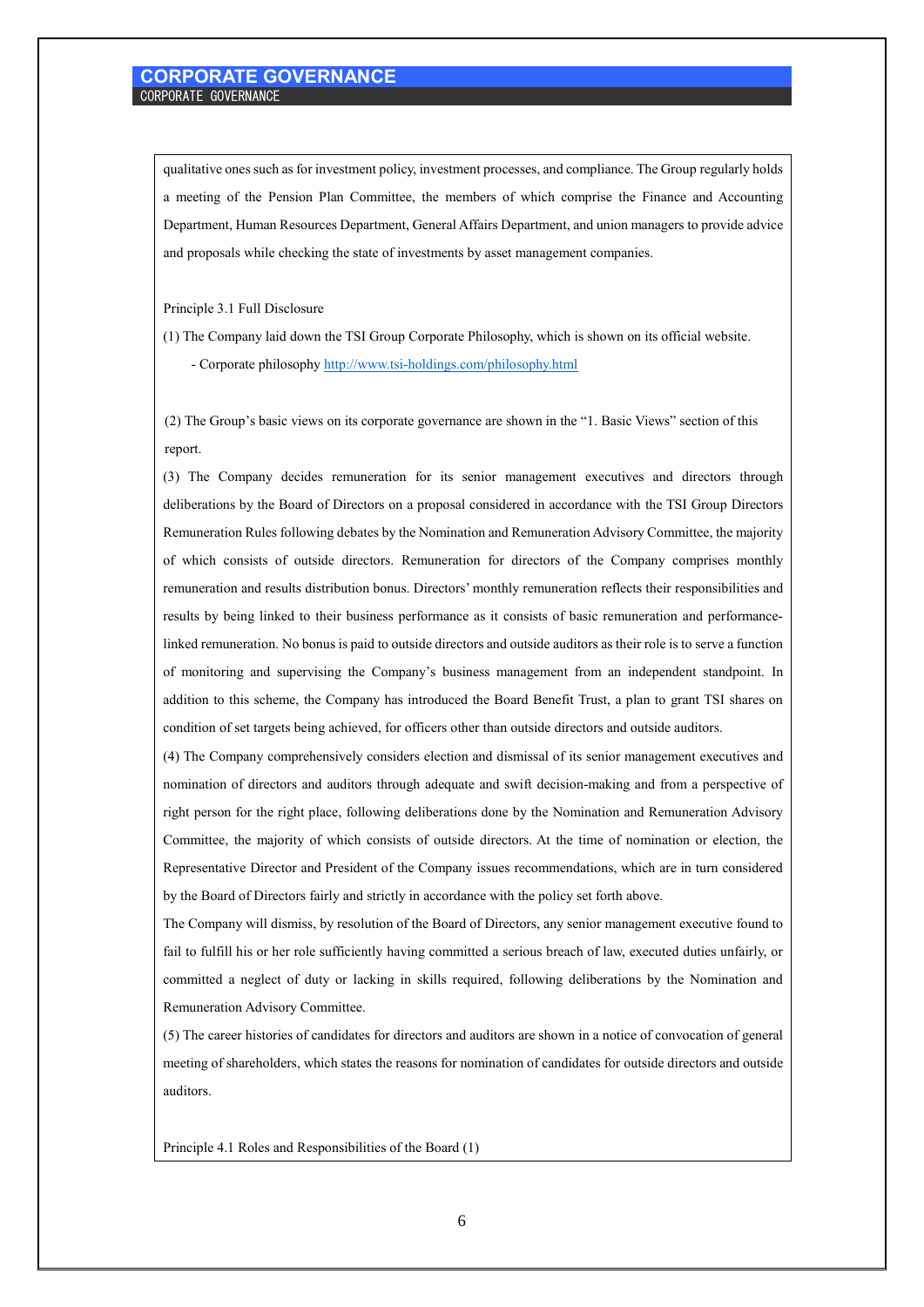#### Supplementary Principle 4.1.1

The Company's Board of Directors formulates and revises medium- to long-term strategies, important business policies, such as entity-level plans, as well as business plans. In addition, it supervises execution of duties by management while deciding significant execution of duties stipulated in the Companies Act in consideration of the Company's business policies and business plans. Types of proposal to be submitted to a Board of Directors meeting are set forth in the Board of Directors Rules. While matters other than such types of proposal are delegated to management, any important matter equivalent to these types of proposal is intended to be proposed to the Executive Committee, an advisory body to the Representative Director and President, before being subjected to an approval process by the Representative Director and President, among other executives, using a ringi letter. The proposal thus approved is supposed to be reported to the Board of Directors. This is how it supervises execution of duties by management.

#### Principle 4.8 Effective Use of Independent Directors

The Company has a policy of electing, in principle, at least two independent outside directors, among its directors. Independent outside directors give comments on proposals and matters for reporting at Board of Directors meetings from a shareholder viewpoint, providing advice as appropriate in accordance with their wealth of experience, thereby contributing to upgrading the Company's business strategies and enhancing the efficiency of its business management.

#### Principle 4.9 Independence Standards and Qualification for Independent Directors

The Company elects independent outside directors in accordance with outside director requirements stipulated in the Companies Act and independence standards laid down by the Tokyo Stock Exchange.

#### Principle 4.10 Use of Optional Approach

Supplemental Principle 4.10.1

We obtain appropriate involvement and advice from the voluntary Nomination and Remuneration Advisory Committee that was set up previously and is chaired by an independent outside director on nomination (including a successor plan) and remuneration of senior management executives and directors as enhanced independence, objectivity, and accountability are particularly required. Composed of three independent outside directors and two directors, the committee is kept sufficiently independent and objective as independent outside directors account for the majority of its members and it is chaired by an independent outside director. This is despite the fact that its members include full-time executive directors in order to evaluate target officers highly appropriately in deciding nomination and remuneration.

Principle 4.11 Preconditions for Board and *Kansayaku* Board Effectiveness Supplementary Principle 4.11.1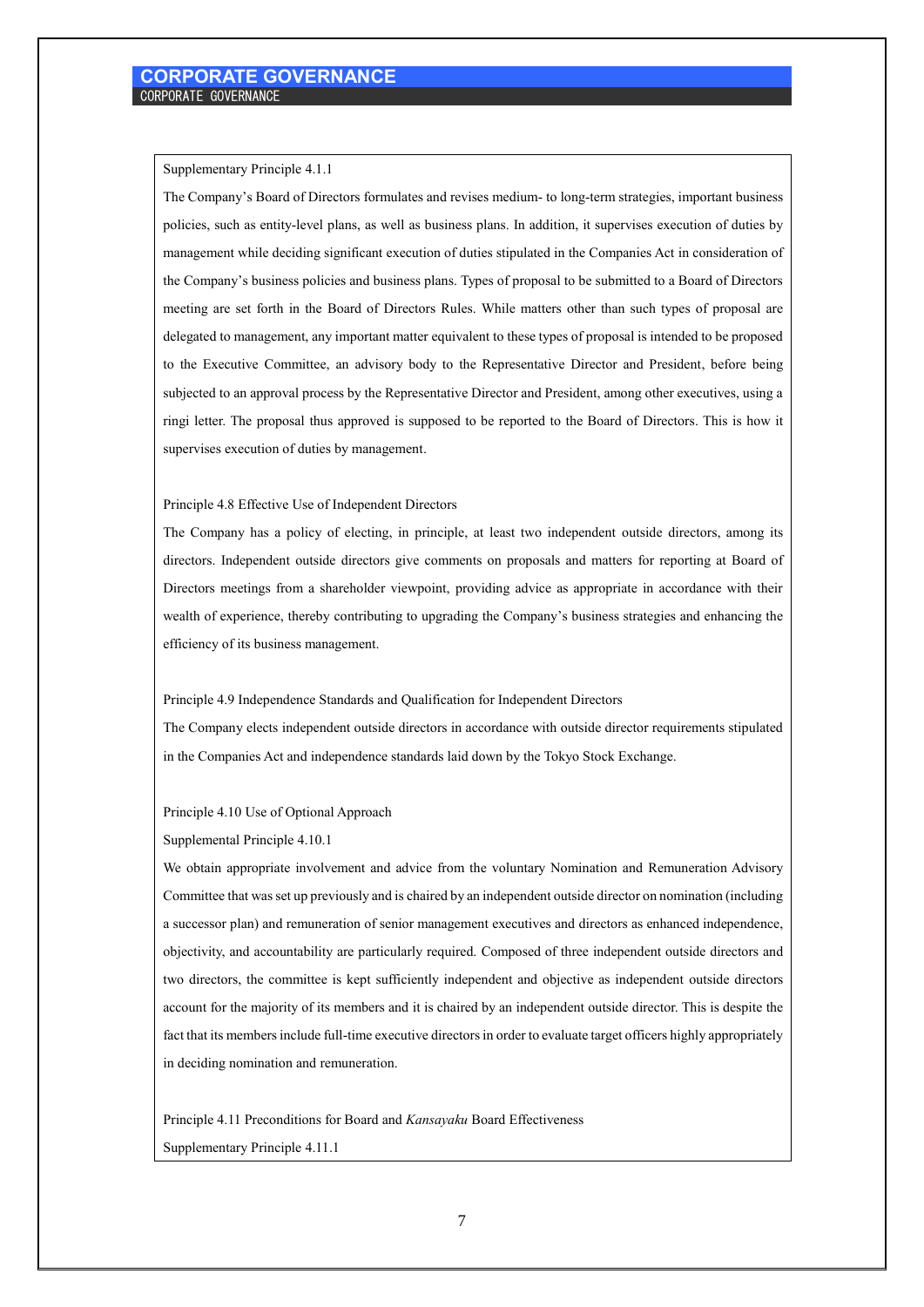The Company, as a holding company overseeing group subsidiaries operating in various business domains, arranged for the Board of Directors to be composed of members who are well balanced due to an inclusion of three independent outside directors (of whom one is a female) and from gender and global perspectives. This is in addition to having considered excellent knowledge in business management and issues in business operations, knowledge, experience of managing subsidiaries or other company, and skills such as for management. The size of the Board is appropriate for continuing to make decisions swiftly as it totals to seven members.

The specialties of directors are presented (skill matrix) on a reference document for general meeting of shareholders. (Notice of Convocation of the 11th Annual General Meeting of Shareholders: https://www.tsiholdings.com/pdf/20220426\_sokai.pdf)

#### Supplementary Principle 4.11.2

The status of concurrent service by outside directors is presented in the Notice of Convocation of the 11th Annual General Meeting of Shareholders and the section titled "1. Organizational Composition and Operation" of this report. The status of concurrent service by other directors is shown in the notice.

#### Supplementary Principle 4.11.3

We conducted a self-evaluation and analysis of the effectiveness of the Board of Directors for the purpose of enhancing its function, thus raising our corporate value. They were done while obtaining advice from external agencies as follows. From February to March 2022, we conducted a questionnaire survey of all the directors and auditors who were members of the Board of Directors. The answers were anonymous and were sent directly to the external agency. Considering a report on the survey findings from the agency, we analyzed, discussed, and evaluated at a regular Board of Directors meeting in May 2022. Shown below is an outline of the findings.

The survey findings showed generally positive evaluation to have been given by respondents on meeting frequency, time securement for deliberations, and the fact that constructive deliberations and opinion exchanges had been done. Thus, we think the overall effectiveness of the Board of Directors has been secured to a certain extent.

The effectiveness evaluation done last time led us to share an awareness about the succession plan issue, we subsequently worked to improve the operation of the Nomination and Remuneration Advisory Committee, which brought about results steadily although, in our view, they are not yet enough.

Meanwhile, issues were raised about information sharing about moves to keep Board of Directors members diverse, provide training opportunities for directors, the state of dialogues with shareholders, and we shared issues for further enhancement of Board of Directors functions and discussion vitalization.

In light of the effectiveness evaluation, the Board of Director will continue efforts to enhance Board of Directors' functions by swiftly addressing issues after studying them sufficiently.

Principle 4.14 Director and Kansayaku Training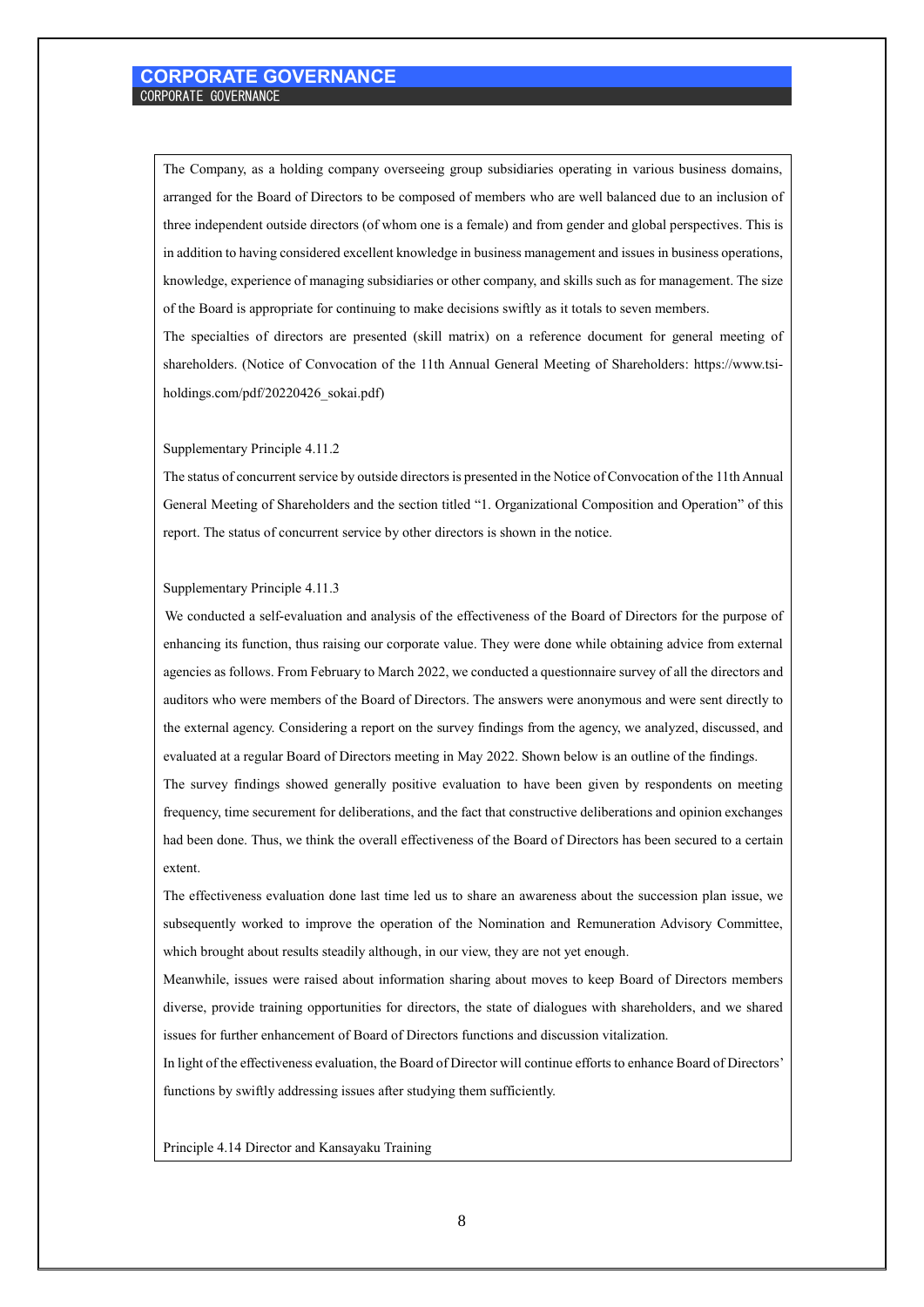We aptly brief new directors taking office on legal obligations and responsibility required to be adhered to as directors while using external training agency as required. We provide new outside directors and outside auditors taking office with opportunities to acquire knowledge and information on the Company's history and business strategies, principal business activities, and financial position.

#### Principle 5.1 Policy for Constructive Dialogues with Shareholders

At the Company, as a policy on platform improvement and efforts intended to step up constructive dialogues with shareholders, the Representative Director overseeing investor relations, general affairs, and finance oversees overall dialogues with shareholders, working closely and actively with relevant internal units that assist dialogues by having information securely exchanged between them. To step up constructive dialogues with shareholders, we not only arrange for opportunities to have one-on-one meetings but also hold briefing meetings. To manage significant matters for when having dialogues with shareholders, we internally publicize the Inside Information and Insider Trading Control Rules and ensure compliance with it, thereby striving to prevent insider information from being leaked.

### Principle 5.2 Establishing and Disclosing Business Strategies and Business Plans

The Company identifies its capital cost before laying down a business strategy, presenting and explaining its outline at a general meeting of shareholders and results briefing meeting. We regard various measures such as capital expenditure aimed to put the strategy into practice as an important decision factor.

### Supplementary Principle 5.2.1

The Medium-Term Management Plan dubbed TSI Innovation Program 2025 (TIP25) presents the whole program, including basic policy on business portfolio policy.

(Medium-Term Management Plan: TSI Innovation Program 2025

https://www.tsi-holdings.com/pdf/220414\_Medium-term\_management\_plan2025.pdf)

#### **2. Capital Structure**

| $10\%$ or more and less than 20%<br>Foreign Shareholding Ratio |
|----------------------------------------------------------------|
|----------------------------------------------------------------|

#### **Status of Major Shareholders**

| Name or Company Name                                 | Number of Shares Owned | Percentage $(\% )$ |  |  |
|------------------------------------------------------|------------------------|--------------------|--|--|
| Development Bank of Japan                            | 8,625,000              | 9.43               |  |  |
| The Master Trust Bank of Japan, Ltd. (trust account) | 8,225,800              | 9.00               |  |  |
| Mizuho Bank, Ltd.                                    | 4,544,560              | 4.97               |  |  |
| Sumitomo Mitsui Banking Corporation                  | 4,377,680              | 4.79               |  |  |
| Nippon Life Insurance Company                        | 3,473,513              | 3.80               |  |  |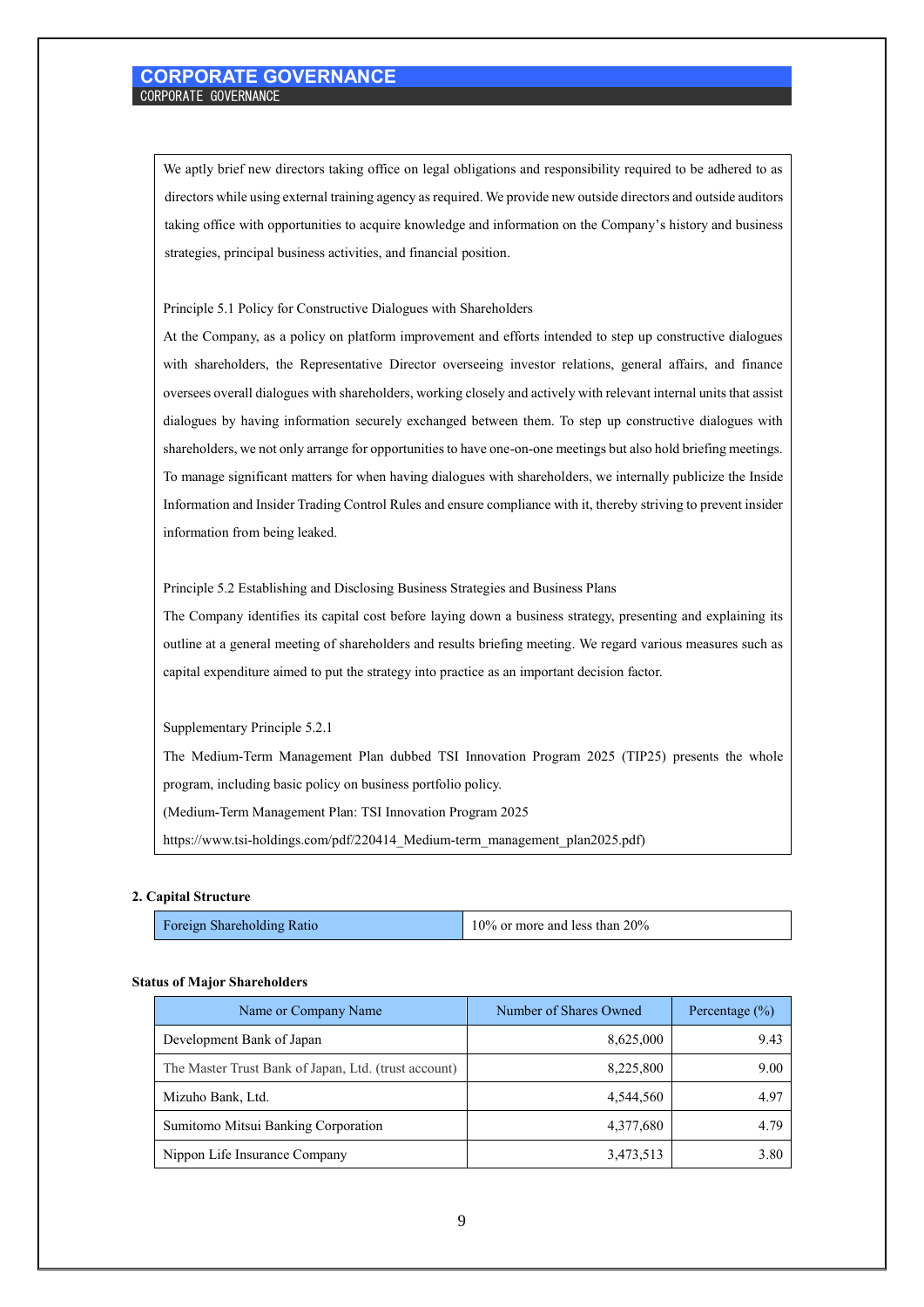| Takahiko Miyake                             | 3,089,180 | 3.38 |
|---------------------------------------------|-----------|------|
| Custody Bank of Japan, Ltd. (trust account) | 2,757,400 | 3.02 |
| Fumiya Shino                                | 2,654,000 | 2.90 |
| Sumitomo Realty & Development Co., Ltd.     | 2,552,000 | 2.79 |
| Isetan Mitsukoshi Ltd.                      | 2,367,400 | 2.59 |

| Name of Controlling Shareholder, if applicable $\vert - \vert$ |  |
|----------------------------------------------------------------|--|
| (excluding Parent Company)                                     |  |

| Name of Parent Company, if applicable | Not applicable |
|---------------------------------------|----------------|
| Listed Stock Exchange                 |                |

# Supplementary Explanation

In addition to what is shown above, there exist treasury shares totaling 4,347,700 shares held by the Company.

# **3. Corporate Attributes**

| Listed Stock Exchange and Market Segment          | Prime Market                                                       |  |  |
|---------------------------------------------------|--------------------------------------------------------------------|--|--|
| Fiscal Year-End                                   | February                                                           |  |  |
| <b>Business Sector</b>                            | Textiles & Apparels                                                |  |  |
| Number of Employees (Consolidated) as of the End  | $1.000$ or more                                                    |  |  |
| of the Previous Fiscal Year                       |                                                                    |  |  |
| Net Sales (Consolidated) as of the End of the     | $\text{\#100}$ billion or more and less than $\text{\#1}$ trillion |  |  |
| <b>Previous Fiscal Year</b>                       |                                                                    |  |  |
| Number of Consolidated Subsidiaries as of the End | 10 or more and fewer than 50                                       |  |  |
| of the Previous Fiscal Year                       |                                                                    |  |  |

# **4. Policy on Measures to Protect Minority Shareholders in Conducting Transactions with Controlling Shareholder**

−

# **5. Other Special Circumstances which May have Material Impact on Corporate Governance**

Not applicable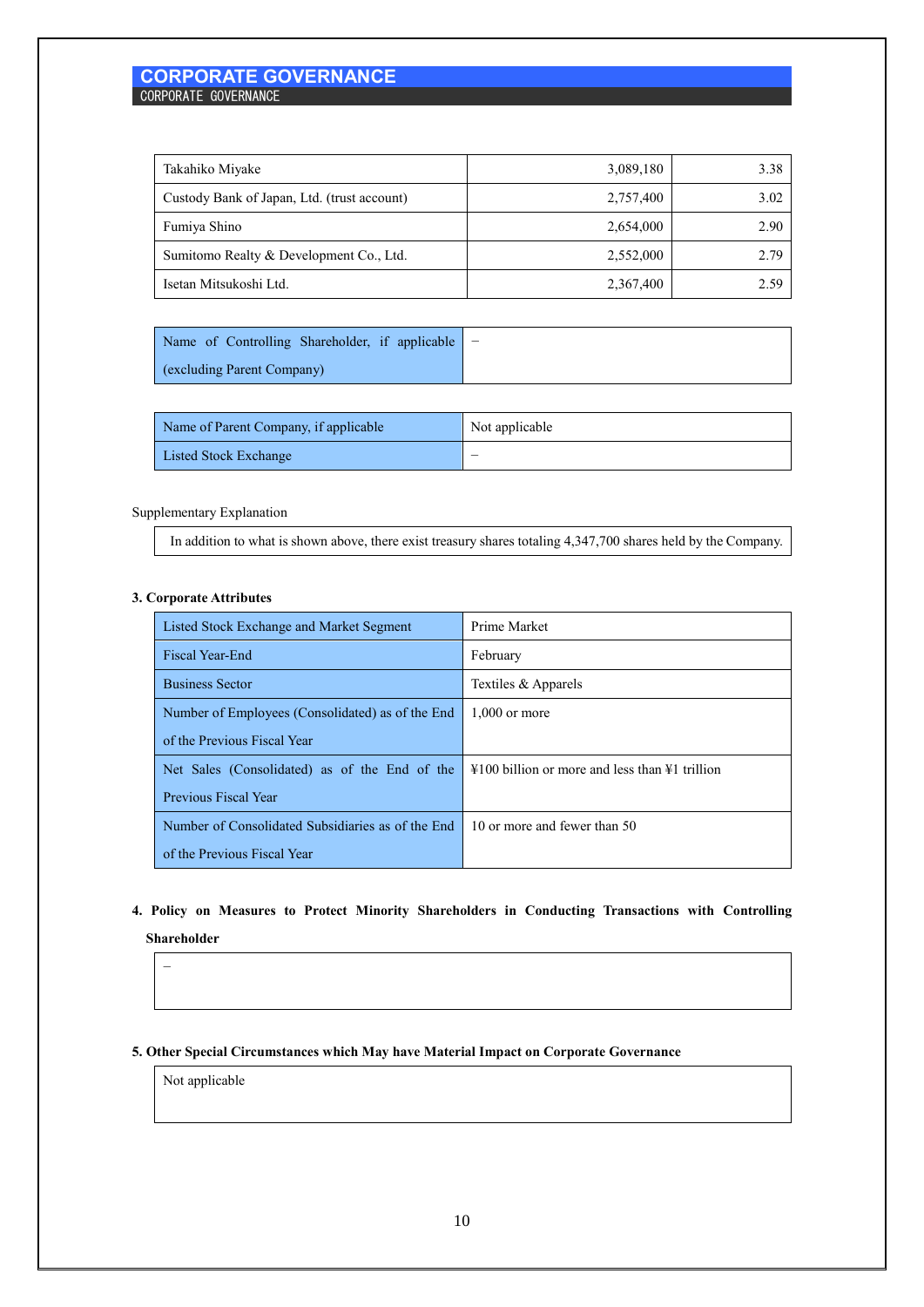**II. Business Management Organization and Other Corporate Governance Systems regarding Decision-making,** 

**Execution of Business, and Oversight in Management**

#### **1. Organizational Composition and Operation**

| Corporate Governance System | Company with Audit and Supervisory Board* |
|-----------------------------|-------------------------------------------|
|-----------------------------|-------------------------------------------|

\*Referred to in the Corporate Governance Code reference translation as "Company with *Kansayaku* Board."

\*In the Company referred to "Board of Corporate Auditors."

#### **Directors**

| Number of Directors Stipulated in Articles of       | - 10      |
|-----------------------------------------------------|-----------|
| Incorporation                                       |           |
| Directors' Term of Office Stipulated in Articles of | 1 year    |
| Incorporation                                       |           |
| Chairperson of the Board                            | President |
| Number of Directors                                 | 7         |
| <b>Election of Outside Directors</b>                | Elected   |
| Number of Outside Directors                         | 3         |
| Number of Independent Directors                     | 3         |

#### Outside Directors' Relationship with the Company (1)

| Name             | <b>Attributes</b> | Relationship with the Company (*1) |   |              |   |   |              |   |   |   |  |
|------------------|-------------------|------------------------------------|---|--------------|---|---|--------------|---|---|---|--|
|                  |                   | a                                  | b | $\mathbf{c}$ | a | e | $\mathbf{f}$ | a | h | a |  |
| Yutaka Nishimura | Other             |                                    |   |              |   |   |              |   |   |   |  |
| Akira Iwamoto    | Other             |                                    |   |              |   |   |              |   |   |   |  |
| Naoko Ichikawa   | Other             |                                    |   |              |   |   |              |   |   |   |  |

\*1 Categories for "Relationship with the Company."

a. Person who executes business of the Company or a subsidiary

b. Person who executes business or a non-executive director of a parent company

c. Person who executes business of a fellow subsidiary

d. Person/entity for which the Company is a major client or a person who executes business for such person/entity

e. Major client of the Company or a person who executes business for such client

f. Consultant, accounting expert, or legal expert who receives large amounts of cash or other assets in addition to director/Audit and Supervisory Board Member compensation from the Company

g. Major shareholder of the Company (in cases where the shareholder is a corporation, a person who executes business of the corporation)

h. Person who executes business for a client of the Company (excluding persons categorized as any of d, e, or f above) (applies to self only)

i. Person who executes business for another company holding cross-directorships/cross-auditorships with the Company (applies to self only)

j. Person who executes business for an entity receiving contributions from the Company (applies to self only)

k. Other

Outside Directors' Relationship with the Company (2)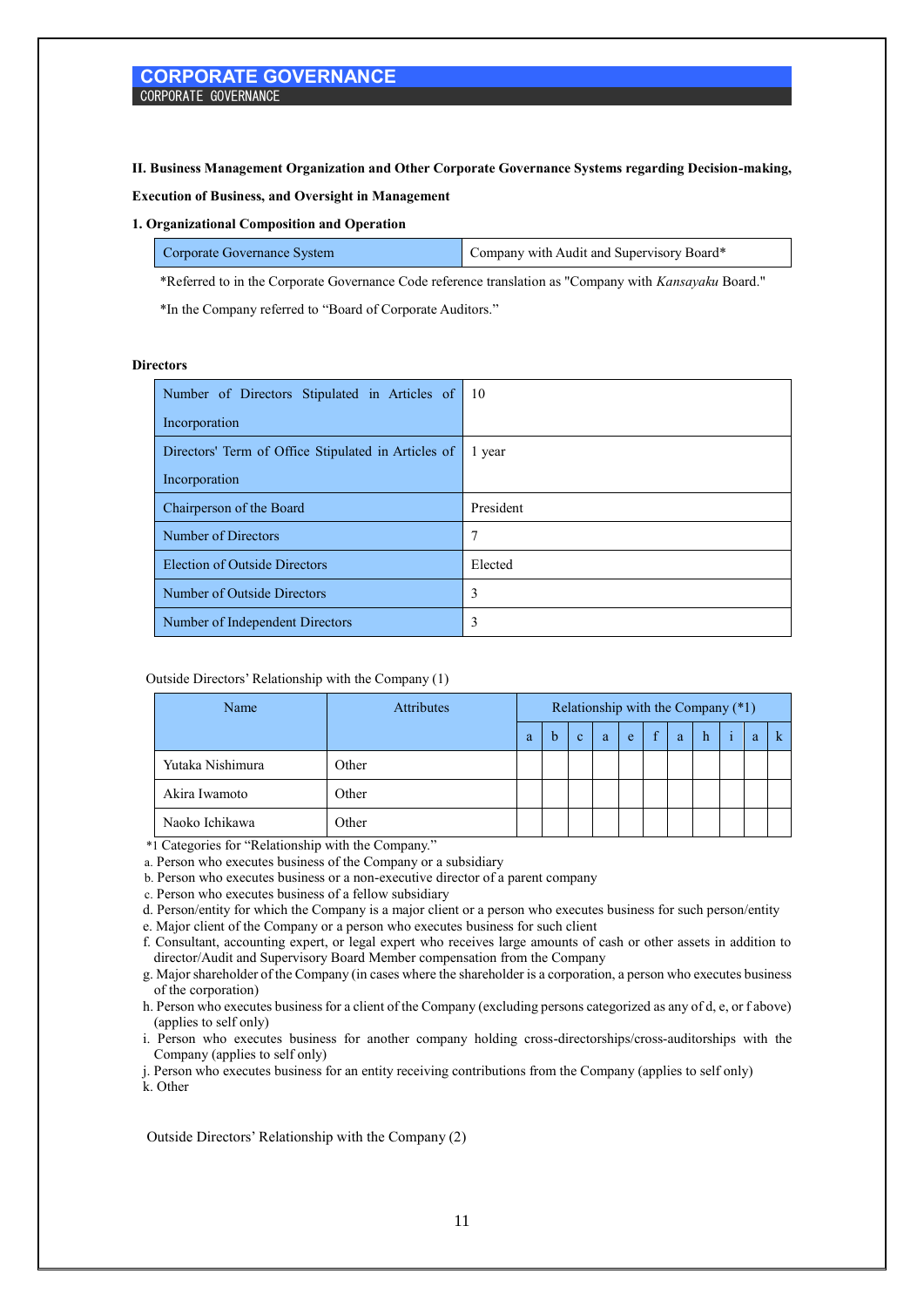| Name          | Designation<br>as | Supplementary<br>Explanation of | Reasons for Appointment                                |
|---------------|-------------------|---------------------------------|--------------------------------------------------------|
|               | Independent       | the Applicable                  |                                                        |
|               | Director          | Relationship                    |                                                        |
| Yutaka        | $\circ$           |                                 | Mr. Yutaka Nishimura has been involved in corporate    |
| Nishimura     |                   |                                 | management and business execution as a corporate       |
|               |                   |                                 | manager in a wide range of fields, including consumer  |
|               |                   |                                 | goods, and has garnered extensive experience and       |
|               |                   |                                 | achievements. As he is expected to provide the         |
|               |                   |                                 | Company with frank advice on the appropriateness of    |
|               |                   |                                 | the decision-making of the Board of Directors, and to  |
|               |                   |                                 | strengthen the supervisory function of the same from   |
|               |                   |                                 | an independent and fair standpoint, he has been re-    |
|               |                   |                                 | elected as an outside director.                        |
| Akira Iwamoto | $\circ$           |                                 | Mr. Akira Iwamoto has been involved in corporate       |
|               |                   |                                 | management and business execution at a number of       |
|               |                   |                                 | companies through investment activities and has        |
|               |                   |                                 | garnered extensive experience and deep expertise. As   |
|               |                   |                                 | he is expected to provide the Company with frank       |
|               |                   |                                 | advice on the appropriateness of the decision-making   |
|               |                   |                                 | of the Board of Directors and to strengthen the        |
|               |                   |                                 | supervisory function of the same from an independent   |
|               |                   |                                 | and fair standpoint, he has been re-elected as an      |
|               |                   |                                 | outside director.                                      |
| Naoko         | О                 |                                 | Naoko Ichikawa has garnered extensive experience       |
| Ichikawa      |                   |                                 | and achievements, both as a management consultant      |
|               |                   |                                 | and from her involvement in corporate management       |
|               |                   |                                 | and business execution in a wide range of fields, such |
|               |                   |                                 | as finance, pharmaceuticals, and chemistry. As she is  |
|               |                   |                                 | expected to provide the Company with frank advice on   |
|               |                   |                                 | the appropriateness of the decision-making of the      |
|               |                   |                                 | Board of Directors and to strengthen the supervisory   |
|               |                   |                                 | function of same from an independent and fair          |
|               |                   |                                 | standpoint, she has been re-elected as an outside      |
|               |                   |                                 | director.                                              |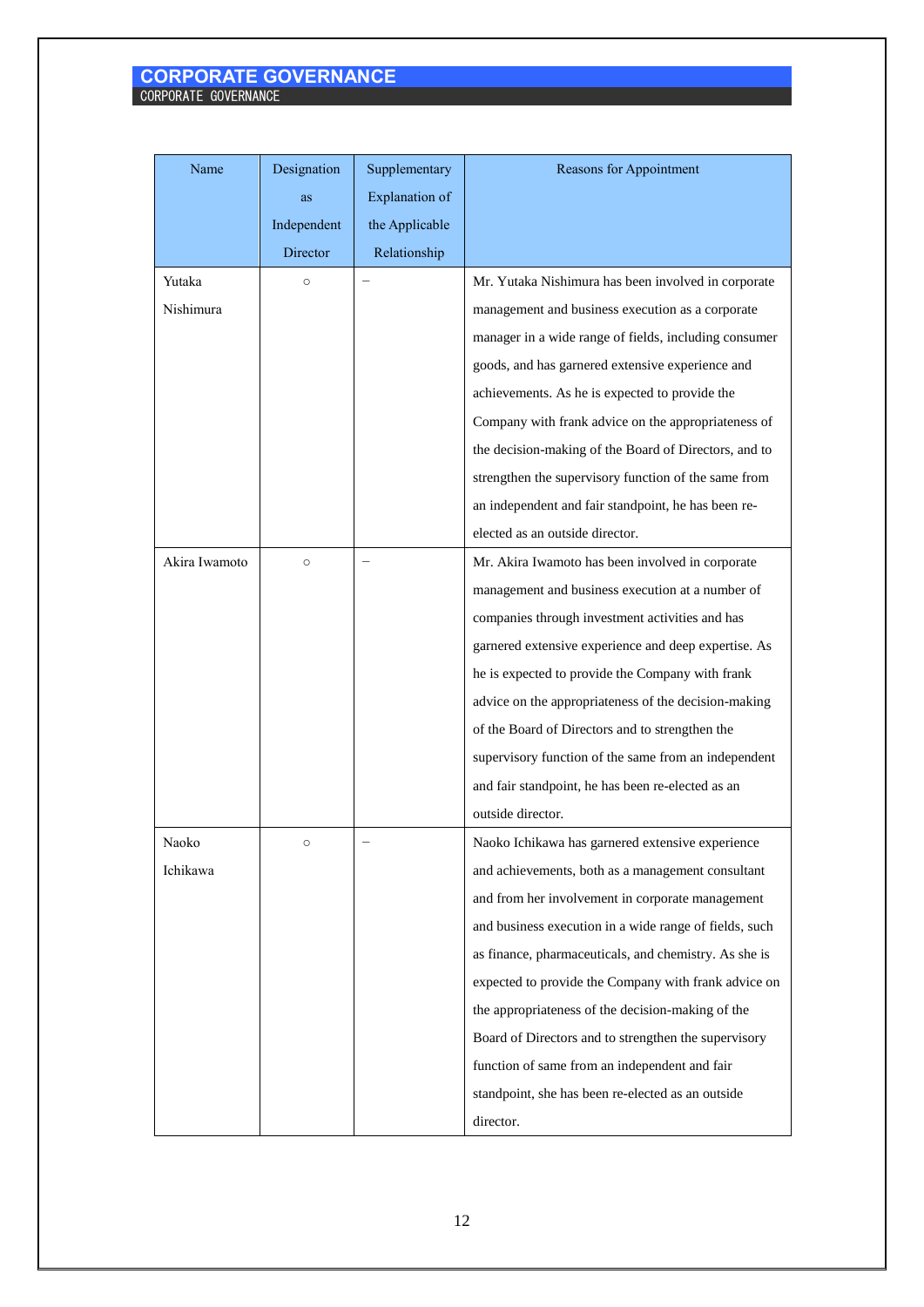#### **Voluntary committee**

| Voluntary Establishment of Committee(s) equivalent   Established |  |
|------------------------------------------------------------------|--|
| to Nomination Committee or Remuneration                          |  |
| Committee                                                        |  |

Status of Voluntarily Established Committee(s), Attributes of Members Constituting the Committee and the Committee

# Chair (Chairperson)

| Committee's Name |                |           | Nomination and Remuneration Advisory Committee |         |       |             |  |
|------------------|----------------|-----------|------------------------------------------------|---------|-------|-------------|--|
| All Members      | Full-time      | Inside    | Outside                                        | Outside | Other | Chairperson |  |
|                  | <b>Members</b> | Directors | <b>Directors</b>                               | Experts |       |             |  |
|                  |                |           |                                                | 0       |       | Outside     |  |
|                  |                |           |                                                |         |       | Director    |  |

#### Voluntarily Established Committee Equivalent to Remuneration Committee

| Committee's Name |                |                  | Nomination and Remuneration Advisory Committee |                |       |             |  |  |
|------------------|----------------|------------------|------------------------------------------------|----------------|-------|-------------|--|--|
| All Members      | Full-time      | Inside           | Outside                                        | Outside        | Other | Chairperson |  |  |
|                  | <b>Members</b> | <b>Directors</b> | <b>Directors</b>                               | <b>Experts</b> |       |             |  |  |
|                  | 0              |                  |                                                |                |       | Outside     |  |  |
|                  |                |                  |                                                |                |       | Director    |  |  |

### Supplementary Explanation

Members of the committee comprise the Representative Director and President, chairman, and outside directors.

As a rule, a meeting of the committee is convened as required by a chairperson chosen from among its members

and is held as appropriate.

A meeting of the committee is attended separately by an employee as a member of the secretariat.

## **Audit and Supervisory Board Member\***

\*Referred to in Corporate Governance Code reference translation as "*kansayaku.*"

\*In the Company referred to "auditor."

| Establishment of Audit and Supervisory Board  | Established |
|-----------------------------------------------|-------------|
| Number of Audit and Supervisory Board Members | -4          |
| Stipulated in Articles of Incorporation       |             |
| Number of Audit and Supervisory Board Members |             |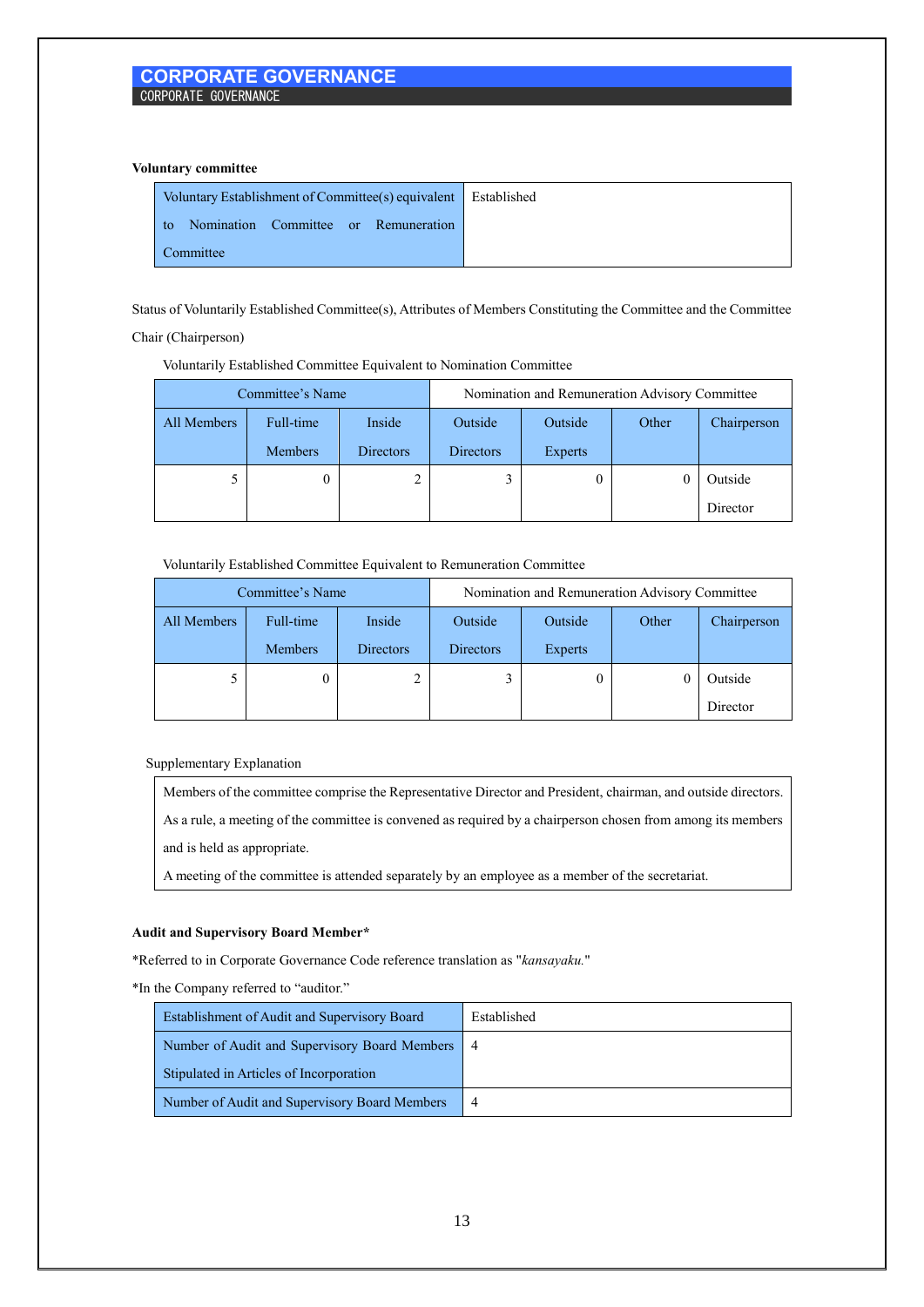Cooperation among Audit and Supervisory Board Members, Accounting Auditors and Internal Audit Departments\* \*In the Company referred to "Internal Auditing Office."

Status of liaison among auditors and accounting auditors

Auditors and accounting auditors closely liaise with each other by taking the opportunity to exchange opinions and reporting to each other on important points for auditing at any required time, as well as periodically when an audit plan is finalized or financial results are audited.

Status of liaison among auditors and the internal audit department

Internal Auditing Office closely liaises with auditors by consulting with the latter to make decisions regarding assembling an annual internal audit plan for the Office, in addition to conducting an audit jointly with the Office as required since the audit target items for auditors are diverse.

| Appointment of Outside Audit and Supervisory    | Appointed |
|-------------------------------------------------|-----------|
| <b>Board Members</b>                            |           |
| Number of Outside Audit and Supervisory Board 2 |           |
| <b>Members</b>                                  |           |
| Number of Independent Audit and Supervisory 2   |           |
| <b>Board Members</b>                            |           |

|  |  | Outside Audit and Supervisory Board Members' Relationship with the Company (1) |
|--|--|--------------------------------------------------------------------------------|
|  |  |                                                                                |

| Name             | <b>Attributes</b> |        | Relationship with the Company (*1) |   |              |   |   |              |   |   |   |   |   |   |
|------------------|-------------------|--------|------------------------------------|---|--------------|---|---|--------------|---|---|---|---|---|---|
|                  |                   |        | a                                  | b | $\mathbf{c}$ | a | e | $\mathbf{f}$ | a | h | ÷ | a | k | a |
| Masaaki Sugiyama | Certified         | Public |                                    |   |              |   |   |              |   |   |   |   |   |   |
|                  | Accountant        |        |                                    |   |              |   |   |              |   |   |   |   |   |   |
| Fujio Okada      |                   |        |                                    |   |              |   |   |              |   |   |   |   |   |   |

\*1 Categories for "Relationship with the Company."

a. Person who executes business of the Company or a subsidiary

b. A non-executive director or an accounting advisor of the Company or its subsidiaries

c. Person who executes business or a non-executive director of a parent company

d. An Audit and Supervisory Board Member of a parent company of the Company

e. Person who executes business of a fellow subsidiary

f. Person/entity for which the Company is a major client or a person who executes business for such person/entity

g. Major client of the Company or a person who executes business for such client

h. Consultant, accounting expert, or legal expert who receives large amounts of cash or other assets in addition to director/Audit and Supervisory Board Member compensation from the Company

i. Major shareholder of the Company (in cases where the shareholder is a corporation, a person who executes business of the corporation)

j. Person who executes business for a client of the Company (excluding persons categorized as any of f, g, or h above) (applies to self only)

k. Person who executes business for another company holding cross-directorships/cross-auditorships with the Company (applies to self only)

l. Person who executes business for an entity receiving contributions from the Company (applies to self only) m. Other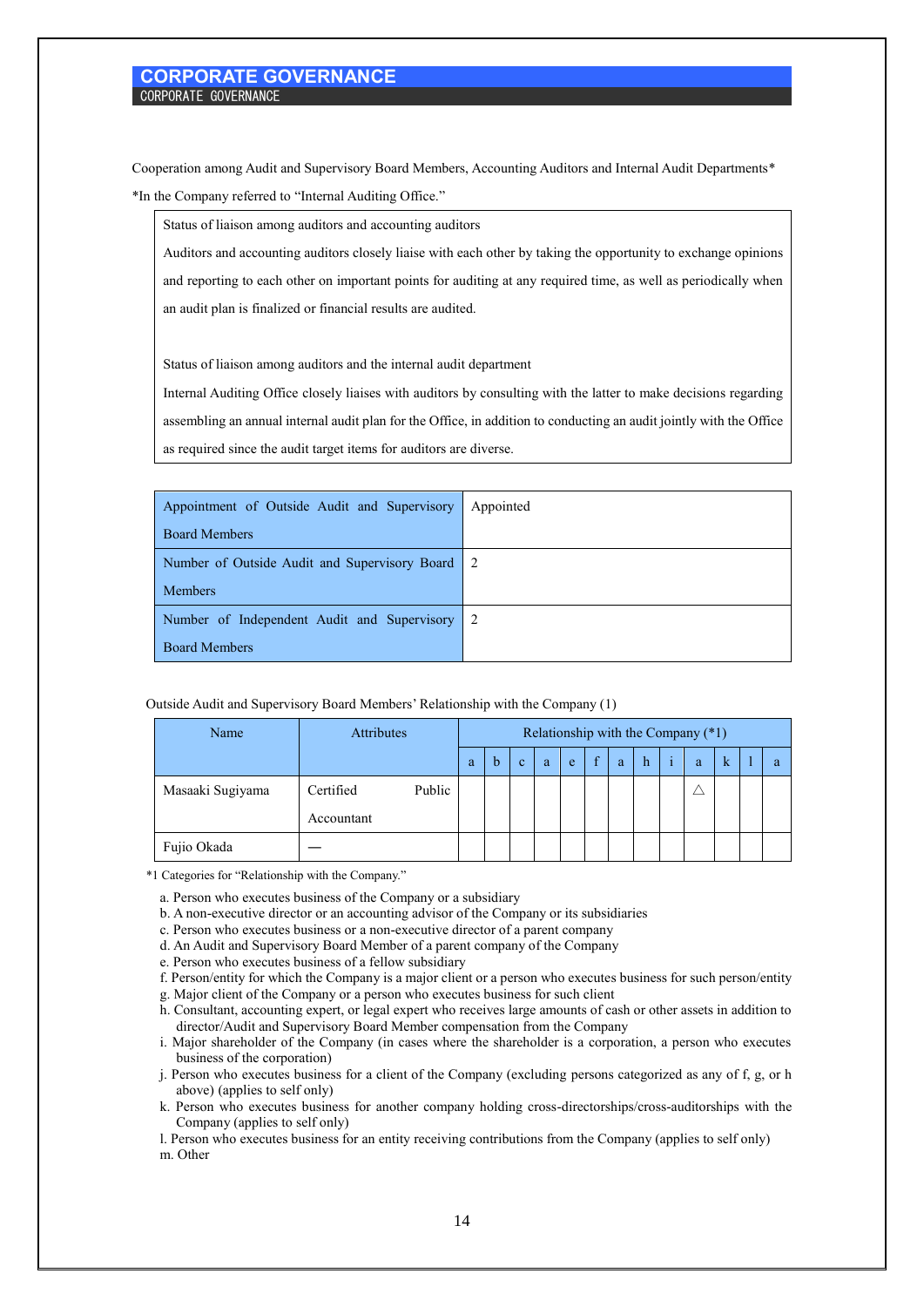| Name        | Designation | Supplementary  | Reasons for Appointment                                      |
|-------------|-------------|----------------|--------------------------------------------------------------|
|             | as          | Explanation of |                                                              |
|             | Independent | the Applicable |                                                              |
|             | Director    | Relationship   |                                                              |
| Masaaki     | $\circ$     |                | Mr. Masaaki Sugiyama has many years of experience and        |
| Sugiyama    |             |                | knowledge as a Certified Public Accountant and Certified     |
|             |             |                | Public Tax Accountant. To have him utilize such              |
|             |             |                | specialized experience and knowledge for strengthening       |
|             |             |                | the Company's business management structure, he has          |
|             |             |                | been nominated as a candidate for the outside auditor.       |
| Fujio Okada | $\circ$     |                | Mr. Fujio Okada not only has abundant experience in          |
|             |             |                | legal affairs, compliance, and internal control but also has |
|             |             |                | deep insight into general corporate management. He is        |
|             |             |                | expected to strengthen the supervisory function of the       |
|             |             |                | Board of Directors from an independent and fair              |
|             |             |                | standpoint and to provide advice concerning all of           |
|             |             |                | corporate governance. Accordingly, he has been               |
|             |             |                | nominated as a candidate for the outside auditor.            |

Outside Audit and Supervisory Board Members' Relationship with the Company (2)

# **Matters Concerning Independent Directors and Independent Audit and Supervisory Board Members**

| Number of Independent Directors and Independent 5 |  |
|---------------------------------------------------|--|
| Audit and Supervisory Board Members               |  |

Other Matters Concerning Independent Directors and Independent Audit and Supervisory Board Members

All outside directors qualified to be independent officers are designated as such.

#### **Incentives**

|                                                                                                               | Implementation Status of Measures related to Introduction of Performance-linked Remuneration |  |  |  |  |
|---------------------------------------------------------------------------------------------------------------|----------------------------------------------------------------------------------------------|--|--|--|--|
| Incentives Granted to Directors                                                                               | Scheme / Other                                                                               |  |  |  |  |
| Supplementary Explanation for Applicable Items                                                                |                                                                                              |  |  |  |  |
| In addition to a performance-linked remuneration plan for the directors of the TSI Group companies (excluding |                                                                                              |  |  |  |  |

outside directors), the Company implemented the Board Benefit Trust (BBT) plan, a new stock remuneration plan, in order to incentivize its directors and delegated executive officers, as well as certain subsidiary directors (excluding outside directors; "Eligible Group Officers"), to enhance its business performance and raise its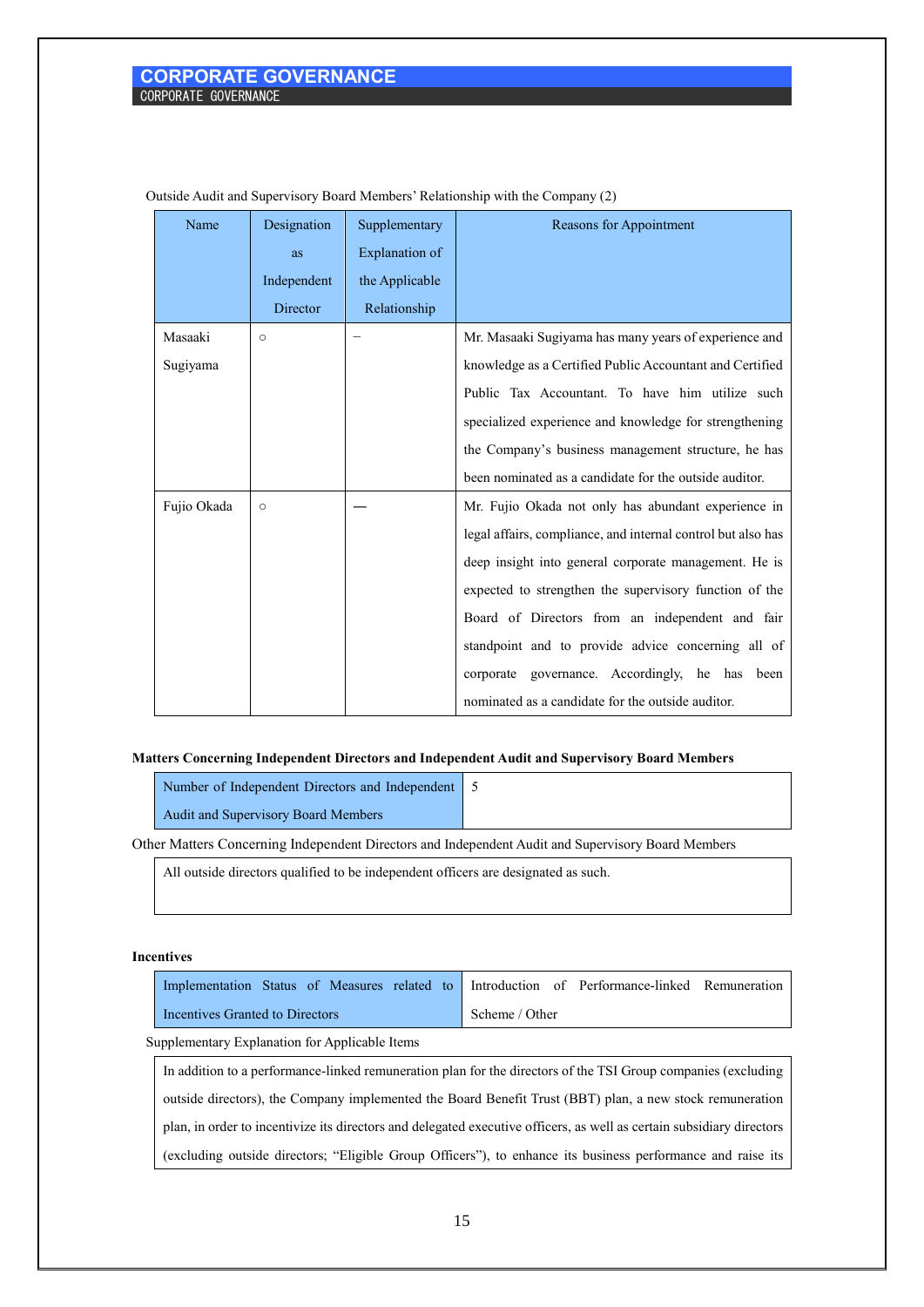corporate value in the medium- to long-term.

The BBT plan is a stock remuneration plan that grants shares to eligible group officers in TSI, along with money equal to an amount based on the TSI stock market closing price on the day of resignation. This is done in accordance with their title and performance achievement rate as per the Directors Stock Remuneration Rules laid down by the Company and its subsidiaries targeted for this plan, following an acquisition of such shares by the trust plan, funded by the Company's monetary contribution.

| Persons Eligible for Stock Options | $\overline{\phantom{a}}$ |
|------------------------------------|--------------------------|
| . <del>.</del>                     |                          |

Supplementary Explanation for Applicable Items

## **Director Remuneration**

−

−

|              |  |  | Status of Disclosure of Individual Directors' No Disclosure for any Directors |
|--------------|--|--|-------------------------------------------------------------------------------|
| Remuneration |  |  |                                                                               |

Supplementary Explanation for Applicable Items

| Policy on Determining Remuneration Amounts and Established |  |
|------------------------------------------------------------|--|
| the Calculation Methods Thereof                            |  |

Disclosure of Policy on Determining Remuneration Amounts and the Calculation Methods Thereof

The amount of remuneration for each director comprises: i) basic remuneration based on his/her roles, responsibility, and contribution levels, coupled with the Company's previous fiscal year budget achievement rate and business performance growth extent; and ii) performance-linked stock remuneration to be described later. The final amount is decided by the Board of Directors by means of deliberations, by the voluntary Nomination and Remuneration Advisory Committee, the majority of which consists of outside directors, on the Company's fiscal year financial results as well as its efforts on medium- to long-term corporate value enhancement and sustained growth.

Shown below are the policies for deciding director remuneration amounts and the computation methods for the same.

#### 1. Basic policy

The Company has a basic policy to decide the amounts of remuneration for its directors with an eye on securing highly skilled professionals as directors and keeping their morale high for enhancing the Company's business performance.

Specifically, remuneration for directors, comprising basic, performance-linked, and performance-linked stock remuneration, is finally decided by the Board of Directors by means of deliberations by the Nomination and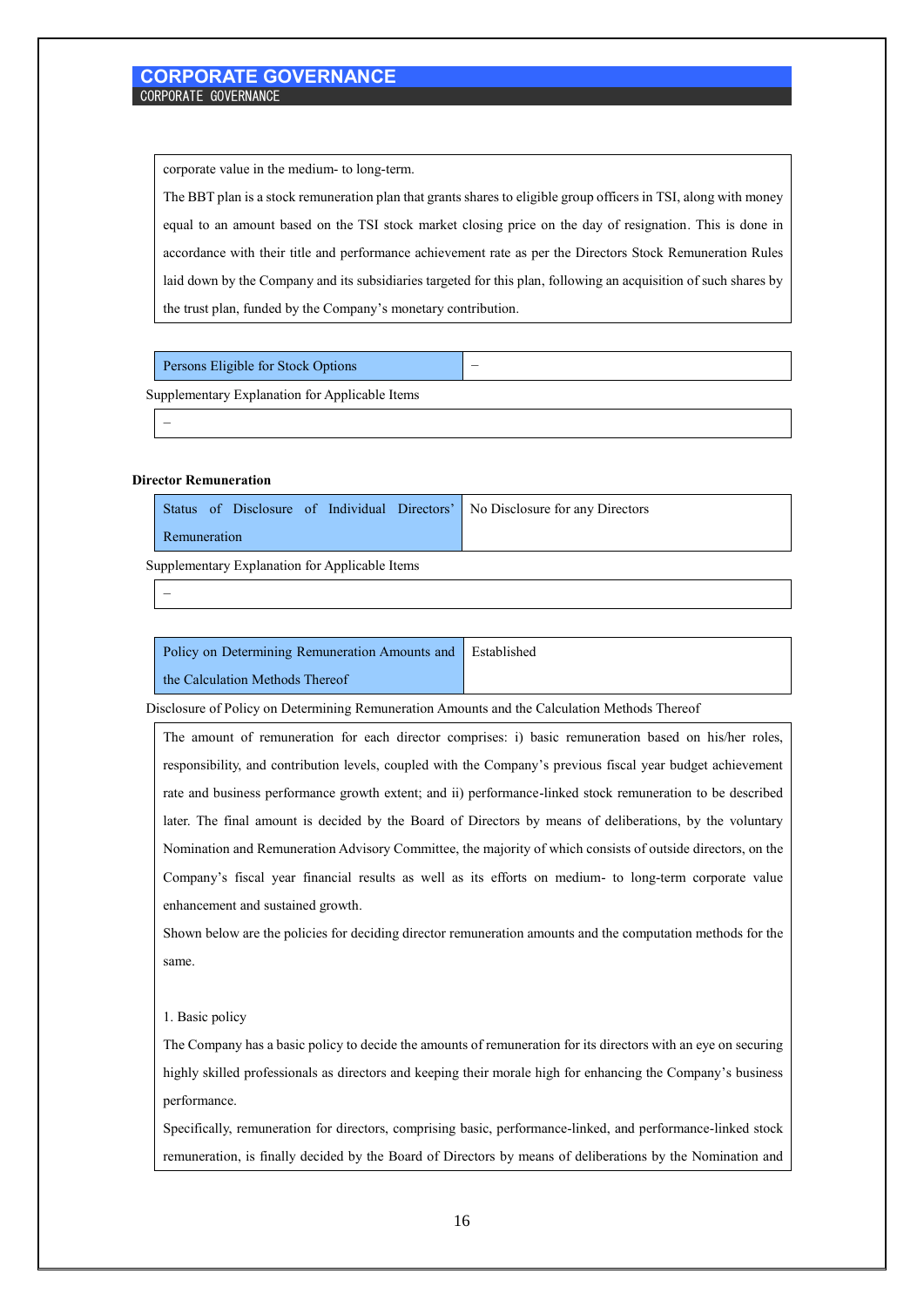Remuneration Advisory Committee, previously set up separately, in consideration of the medium- to long-term enhancement of the Company's corporate value and its progress toward sustained growth.

2. Policy for deciding the amounts of basic remuneration (monetary remuneration) for individual directors (including a policy on deciding the timing and conditions of remuneration payment)

Basic remuneration for directors (excluding outside directors), being fixed monthly remuneration, is reviewed and revised periodically in accordance with the previous fiscal year's basic remuneration and relevant rules, while conforming to the TSI Group Directors Remuneration Rules ("Directors Remuneration Rules") as determined by the Board of Directors. Additionally, it is decided by studying matters comprehensively in accordance with individual directors' roles, responsibility, and contribution level and in consideration of the Company's business performance levels.

Basic remuneration for outside directors, being fixed monthly remuneration, is decided by studying matters comprehensively in accordance with individual directors' roles and responsibilities and in consideration of peer levels and the Company's business performance levels.

3. Policy for deciding on the details of performance-linked remuneration and non-monetary remuneration as well as the methods for computing their amounts and numbers (including policy on deciding the timing and conditions of remuneration payment)

Performance-linked remuneration for directors and the like consist of performance-linked remuneration and results distribution bonus that reflect performance indicators in order to incentivize them to improve performance for each fiscal year. Pursuant to the Directors Remuneration Rules, performance-linked remuneration is paid monthly during the following fiscal year, coupled with basic remuneration, in an amount computed in accordance with the achievement levels for consolidated net sales and operating income against targets for each fiscal year. Furthermore, performance indicator targets set at the time of drafting the budget for each fiscal year apply. Results distribution bonus is paid to each director only if income before the deduction of income tax exceeds the one stipulated in the fiscal year budget and as a portion of the excess amount by resolution of the Board of Directors after finalizing the fiscal year financial results.

Non-monetary remuneration constitutes performance-linked remuneration under the performance-linked stock remuneration (Board Benefit Trust (BBT)) plan and conforms to a resolution passed by the 10th Annual General Meeting of Shareholders held on May 28, 2022.

4. Policy for deciding on the amounts of monetary remuneration and performance-linked remuneration, or the ratio of amounts of non-monetary remuneration for individual directors

Type-by-type remuneration for executive directors is composed in a manner that ensures that the higher the designation of an officer, the more proportionately his/her remuneration reflects business performance, in accordance with the Directors Remuneration Rules. Such remuneration is deliberated on by the Nomination and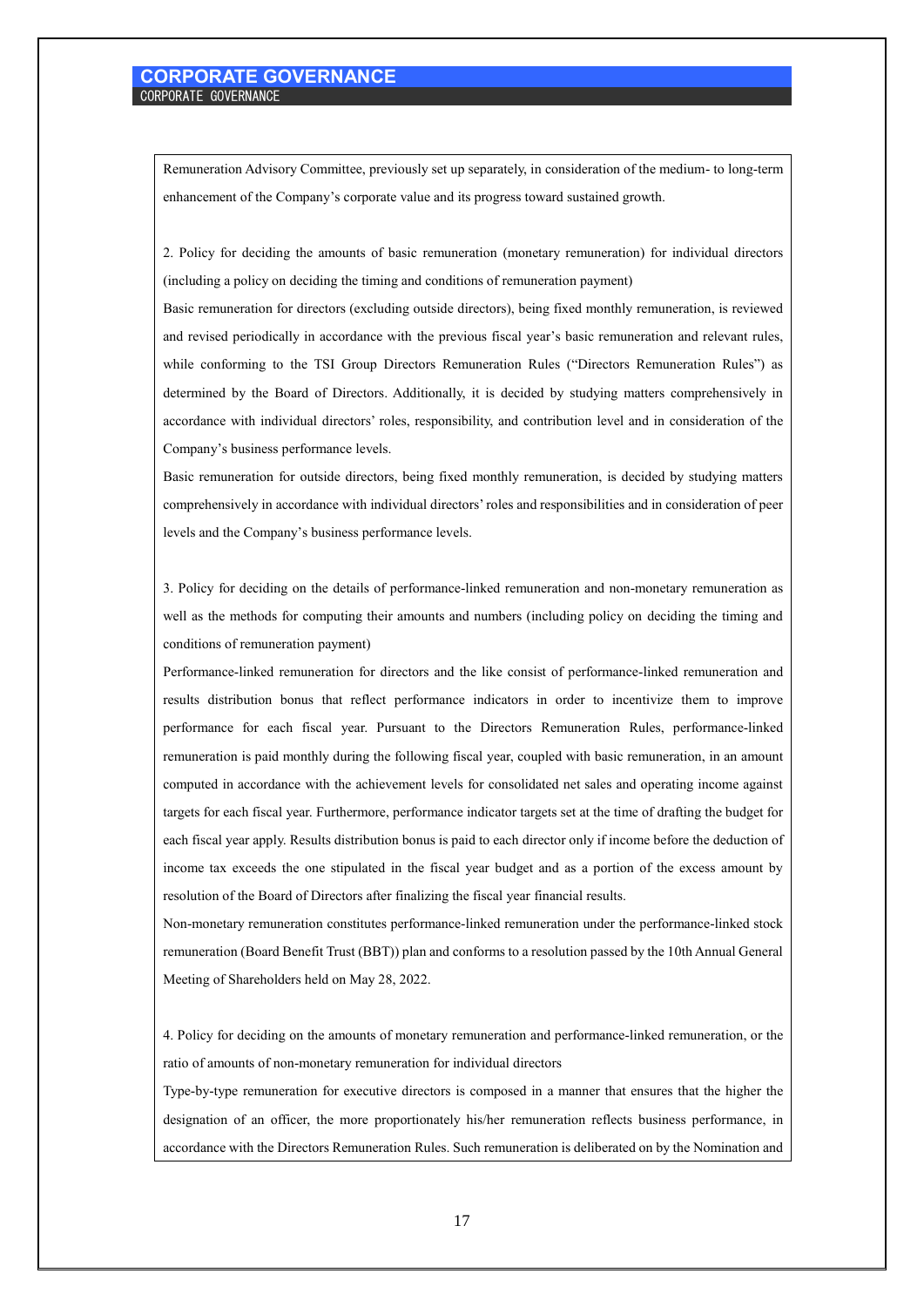Remuneration Advisory Committee. Levels of remuneration and ratios of type-by-type remuneration are deliberated on by the committee using, as a reference, the policies and results of companies similar to the Company in business size and from relevant sectors and business formats. The Board of Directors (the Representative Director and President delegated by the Board of Directors) should decide the remuneration for individual directors by respecting a recommendation from the Nomination and Remuneration Advisory Committee and within the scope of type-by-type remuneration ratios shown in the recommendation.

Note: Performance-linked remuneration for directors and the like consist of performance-linked remuneration and results distribution bonus, and non-monetary remuneration constitutes stock remuneration, under the performance-linked stock remuneration (Board Benefit Trust (BBT)) plan.

5. Matters on deciding on the details of remuneration for individual directors

The Representative Director and President should be delegated to decide on the specific details of remuneration for individual directors in accordance with the resolution of the Board of Directors and the TSI Group Directors Remuneration Rules laid down by the Board. The authority applies to the amounts of basic remuneration and performance-linked remuneration for individual directors and, if any results distribution bonus is paid, the ratios of the same. The Board of Directors should request the Nomination and Remuneration Advisory Committee for a draft and obtain a recommendation to ensure that the authority is exercised properly by the Representative Director and President. The Representative Director and President who receives delegation as stated above must decide details of remuneration within a scope of the total amounts of remuneration for directors as approved and resolved by the 6th Annual General Meeting of Shareholders held on May 26, 2017 and in accordance with the recommendation.

Stock remuneration under the performance-linked stock remuneration (Board Benefit Trust (BBT)) plan will be paid in accordance with a proposal resolved by the 10th Annual General Meeting of Shareholders held on May 28, 2021 and the Directors Stock Remuneration Rules laid down separately by the Company.

The Nomination and Remuneration Advisory Committee should consist of the Representative Director and President, chairman, and outside directors.

#### **Support System for Outside Directors and/or Outside Audit and Supervisory Board Members**

Outside directors and outside auditors arrange for an opportunity to exchange information with important employees of the Company or subsidiaries of it, periodically, or at any time.

#### **Statuses of Persons who have Retired as Representative Director and President, etc.**

Information on Persons Holding Advisory Positions (*Sodanyaku*, *Komon*, etc.) after Retiring as Representative Director and President, etc.

| Name | Job title/<br>position | Responsibilities | Terms and<br>Conditions of<br>Employment | Date when former<br>role as president/ | <b>Term</b> |
|------|------------------------|------------------|------------------------------------------|----------------------------------------|-------------|
|------|------------------------|------------------|------------------------------------------|----------------------------------------|-------------|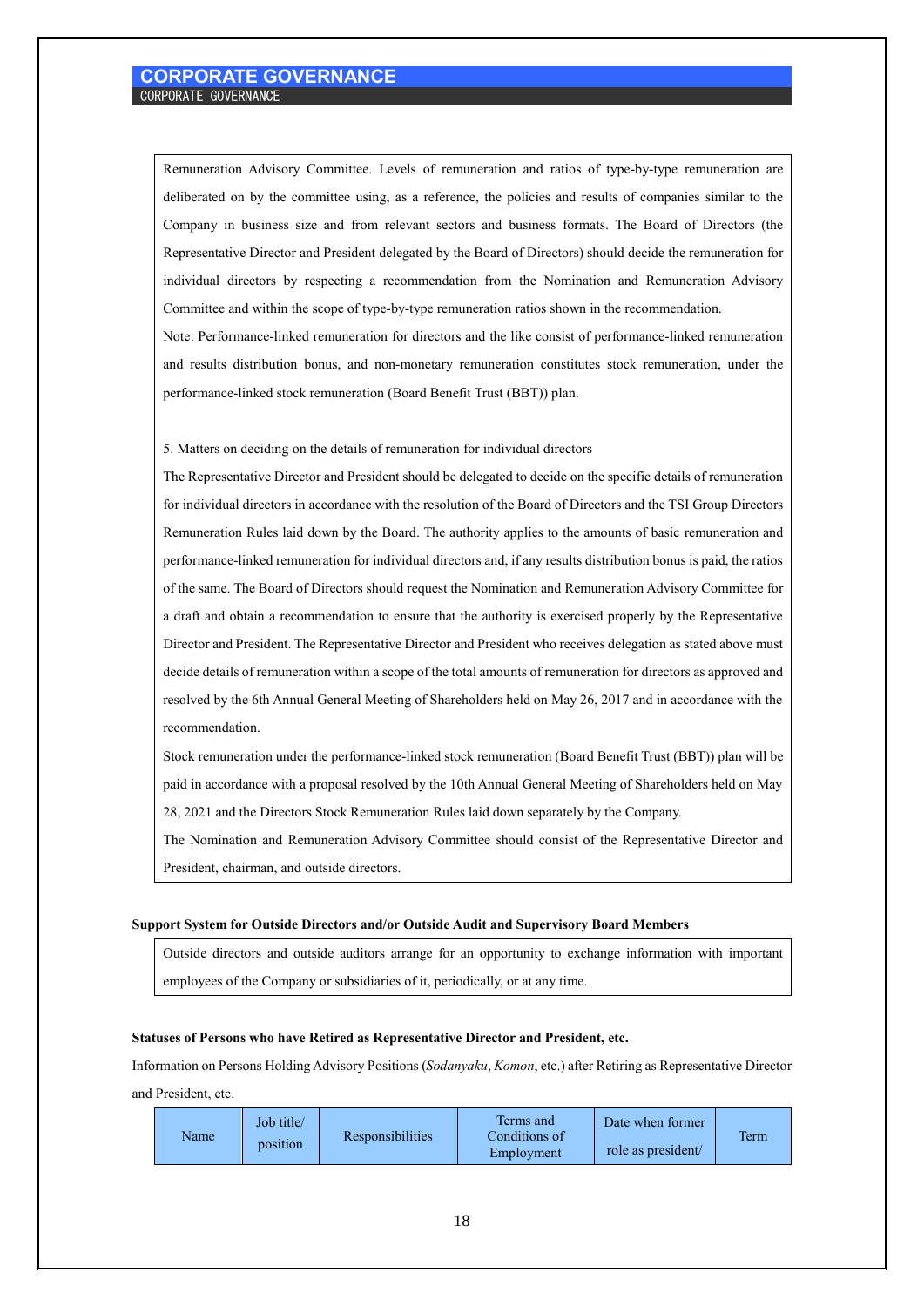|          |          |                         | (Full/part time,     | CEO ended     |         |
|----------|----------|-------------------------|----------------------|---------------|---------|
|          |          |                         | with/without         |               |         |
|          |          |                         | remuneration, etc.)  |               |         |
| Masahiko | Honorary | activities<br>Industry  | Full<br>time<br>with | March 1, 2021 | Annual  |
| Miyake   | Advisor  | provision<br>of<br>and  | remuneration         |               | renewal |
|          |          | advice<br>current<br>to |                      |               |         |
|          |          | management              |                      |               |         |

1

Number of Persons Holding Advisory Positions (*Sodanyaku*, *Komon*, etc.) After

Retiring as Representative Director and President, etc.

Other Related Matters

−

# **2. Matters Concerning Functions of Business Execution, Auditing and Supervision, Nomination, and Remuneration Decisions (Overview of Current Corporate Governance System)**

(1) Outline of current governance platform

The Company has the Board of Directors, Board of Corporate Auditors, auditors, and accounting auditors in place. The Board of Directors include seven individuals, of whom three are outside directors. The Board of Corporate Auditors comprises four individuals, of whom two are outside auditors. The Company has established various meeting bodies as auxiliary bodies to the Board of Directors, and important matters for the Group are intended to be resolved by the Board of Directors or decided by the Representative Director following swift and discreet deliberations by such bodies.

(2) Matters on outside directors

Our outside directors do not have any conflict of interest in relation to the Company and supervise our business management objectively from an independent standpoint.

(3) Status of efforts to improve the functions of auditors

The Board of Corporate Auditors consists of four auditors, including two outside auditors equipped with an objective audit function. There is no conflict of interest between outside auditors and the Company.

The Board of Corporate Auditors performs audits in liaison with the Internal Auditing Office, as required, given the diversity of applicable audit tasks, such as compliance with internal control system, laws and regulations, the Articles of Incorporation, and internal rules. In addition, the Board of Corporate Auditors uses external advisors, such as lawyers, Certified Public Accountant, and Certified Public Tax Accountants, at its own discretion.

(4) Names of Certified Public Accountants engaging in accounting audit service and the audit firms they belong to:

Name Audit firm name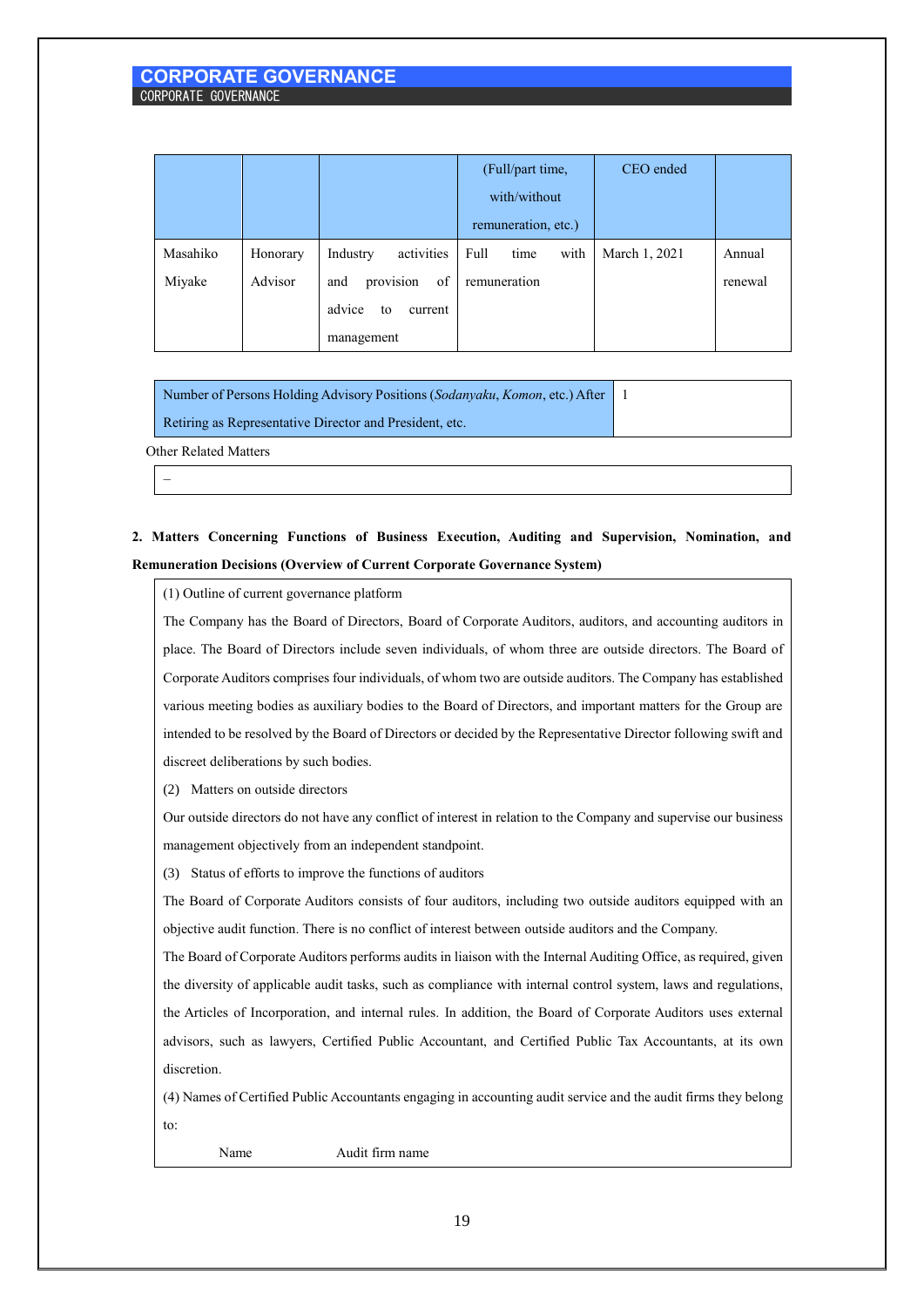Tomoyasu Sugizaki KPMG AZSA LLC

Yutaka Matsuki KPMG AZSA LLC

Yumiko Hosoi KPMG AZSA LLC

(5) Basic policy on deciding remuneration

The Company has a basic policy of deciding on reasonable amounts of remuneration for individual directors flexibly and individually within a total amount approved and resolved in a general meeting of shareholders. This is in consideration of their roles, responsibilities, and contribution levels, and of the Company's financial position for each fiscal year without setting fixed and uniform standards.

# **3. Reasons for Adoption of Current Corporate Governance System**

The Company believes its current governance platform to be optimal for securing the appropriateness of its business execution at present. This is because outside directors supervise its business execution from an expert perspective for overall business management, with outside auditors performing audits independently and in liaison with the Internal Auditing Office as required. We will consider improving the platform occasionally depending on future developments.

# **III. Implementation of Measures for Shareholders and Other Stakeholders**

### **1. Measures to Vitalize the General Shareholder Meetings and Facilitate Exercise of Voting Rights**

|                                         | Supplementary Explanation                                                        |
|-----------------------------------------|----------------------------------------------------------------------------------|
| Early Posting of Notice of              | A notice regarding a general meeting of shareholders is forwarded prior to a     |
| the General Shareholders                | statutory delivery deadline.                                                     |
| Meeting                                 |                                                                                  |
| Scheduling of the General               | The general meeting of shareholders for 2022 was held on a non-peak day of       |
| Shareholders<br>Meeting                 | general meetings of shareholders.                                                |
| During Non-Peak Days                    |                                                                                  |
| Exercise<br>Electronic<br><sub>of</sub> | The Company informs ordinary investors of the method to exercise voting rights   |
| <b>Voting Rights</b>                    | by reading a QR code on a smartphone and on a website for the same.              |
|                                         | Institutional investors were informed of the method to exercise voting rights by |
|                                         | means of a voting rights electronic exercise platform operated by Investor       |
|                                         | Communications Japan (ICJ).                                                      |
| Participation in a Platform             | The Company informs institutional investors of the method to exercise voting     |
| for the Electronic Exercise             | rights by means of a voting rights electronic exercise platform operated by      |
| of Voting Rights and Other              | Investor Communications Japan (ICJ).                                             |
| <b>Initiatives</b><br>Enhance<br>to     |                                                                                  |
| Environment<br>for                      |                                                                                  |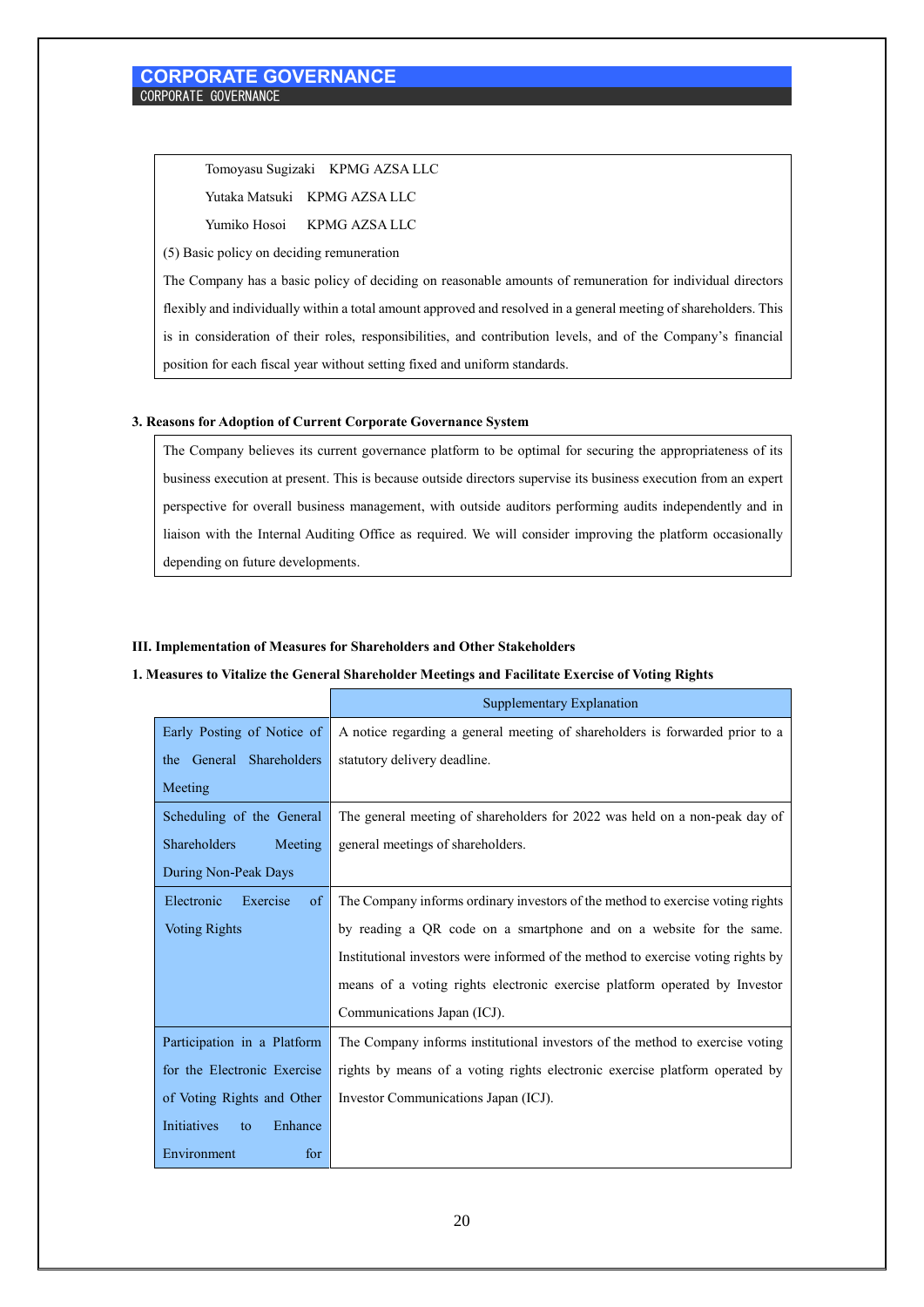| Institutional Investors to     |                                                                                   |
|--------------------------------|-----------------------------------------------------------------------------------|
| <b>Exercise Voting Rights</b>  |                                                                                   |
| Provision of Notice (or        | Of the Company's notices of convocation of general meeting of shareholders,       |
| Summary of Notice) of the      | one in a narrow sense of the term and reference documents for the general         |
| <b>Shareholders</b><br>General | meeting of shareholders are translated into English and presented on the          |
|                                |                                                                                   |
| Meeting in English             | Company's official website.                                                       |
| Other                          | The Company posts a notice of convocation of general meeting of shareholders      |
|                                | (including reference documents), and the attached documents, on its official      |
|                                | website swiftly once it is ready to do so after the convocation of the meeting is |

# **2. Status of IR-related Activities**

|                                 | <b>Supplementary Explanation</b>                                  | Explanation by a<br>representative<br>director or a<br>representative |
|---------------------------------|-------------------------------------------------------------------|-----------------------------------------------------------------------|
|                                 |                                                                   | executive officer                                                     |
| Formulation<br>and              | Not done                                                          |                                                                       |
| Publication<br>of               |                                                                   |                                                                       |
| <b>Disclosure Policies</b>      |                                                                   |                                                                       |
| Regular<br>Investor             | Not held                                                          | Not held                                                              |
| <b>Briefings</b><br>held for    |                                                                   |                                                                       |
| <b>Individual Investors</b>     |                                                                   |                                                                       |
| Regular<br>Investor             | The Company holds a briefing meeting on the quarterly and full-   | Held                                                                  |
| <b>Briefings</b><br>held<br>for | year financial results.                                           |                                                                       |
| Analysts<br>and                 |                                                                   |                                                                       |
| <b>Institutional Investors</b>  |                                                                   |                                                                       |
| Regular<br>Investor             | Not held                                                          | Not held                                                              |
| Briefings held for              |                                                                   |                                                                       |
| <b>Overseas Investors</b>       |                                                                   |                                                                       |
| Online Disclosure of            | Yes                                                               |                                                                       |
| IR Information                  | (URL: www.tsi-holdings.com                                        |                                                                       |
|                                 | Documents posted / Security reports, summary of consolidated      |                                                                       |
|                                 | financial results,<br>shareholder newsletter,<br>monthly<br>sales |                                                                       |
|                                 | information, and results briefing materials, and other timely     |                                                                       |
|                                 | disclosure documents)                                             |                                                                       |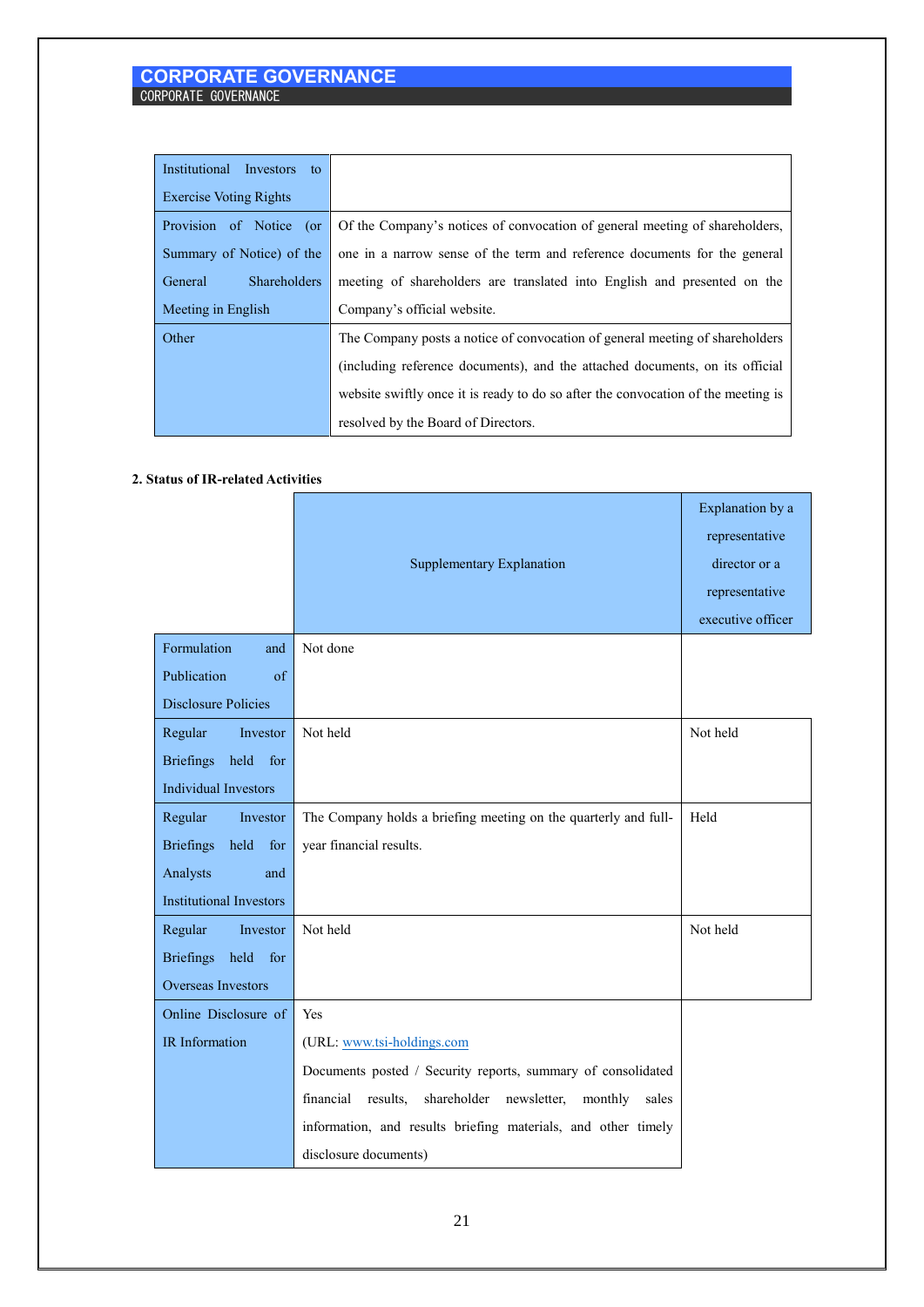| Establishment<br>of          | Corporate Communications and Investor Relations Office |
|------------------------------|--------------------------------------------------------|
| and/or<br>Department         |                                                        |
| Placement<br>$\circ$ of<br>a |                                                        |
| Manager in Charge of         |                                                        |
| IR                           |                                                        |
| Other                        |                                                        |

# **3. Status of Measures to Ensure Due Respect for Stakeholders**

|                                 | Supplementary Explanation                                                              |
|---------------------------------|----------------------------------------------------------------------------------------|
| Establishment<br>of             | At internal corporate policy briefing meetings, the Company occasionally remarks that  |
| Rules<br>Internal               | respect for stakeholder standpoint is an important matter to be ensured while engaging |
| Stipulating Respect             | in its corporate activities.                                                           |
| for the Position of             |                                                                                        |
| <b>Stakeholders</b>             |                                                                                        |
| Implementation<br><sub>of</sub> | The Company, having set up the SDGs Promotion Office internally, promotes group-       |
| Environmental                   | wide efforts on SDGs and CSR, and presents the status of these efforts on its official |
| Preservation                    | website.                                                                               |
| Activities and CSR              |                                                                                        |
| Activities, etc.                |                                                                                        |
| $\sigma$ f<br>Formulation       | Not done                                                                               |
| Policies,<br>etc.<br>on         |                                                                                        |
| Provision<br>of                 |                                                                                        |
| Information<br>to               |                                                                                        |
| Stakeholders                    |                                                                                        |
| Other                           |                                                                                        |

#### **IV. Matters Concerning the Internal Control System**

#### **1. Basic Views on Internal Control System and Status of Development**

1. Platform to ensure that execution of duties by directors of the Company and Group companies is compliant with laws and regulations and the Articles of Incorporation

(1) The Company and Group companies deem compliance with laws and regulations as a basic policy for business management, seeking to improve corporate governance and being compliant with them by enhancing the roles of the Board of Directors, Board of Corporate Auditors, and compliance unit, while developing liaison with experts, such as legal advisors and the accounting auditor.

(2) The Company verifies that the execution of duties by directors of the Company and Group companies is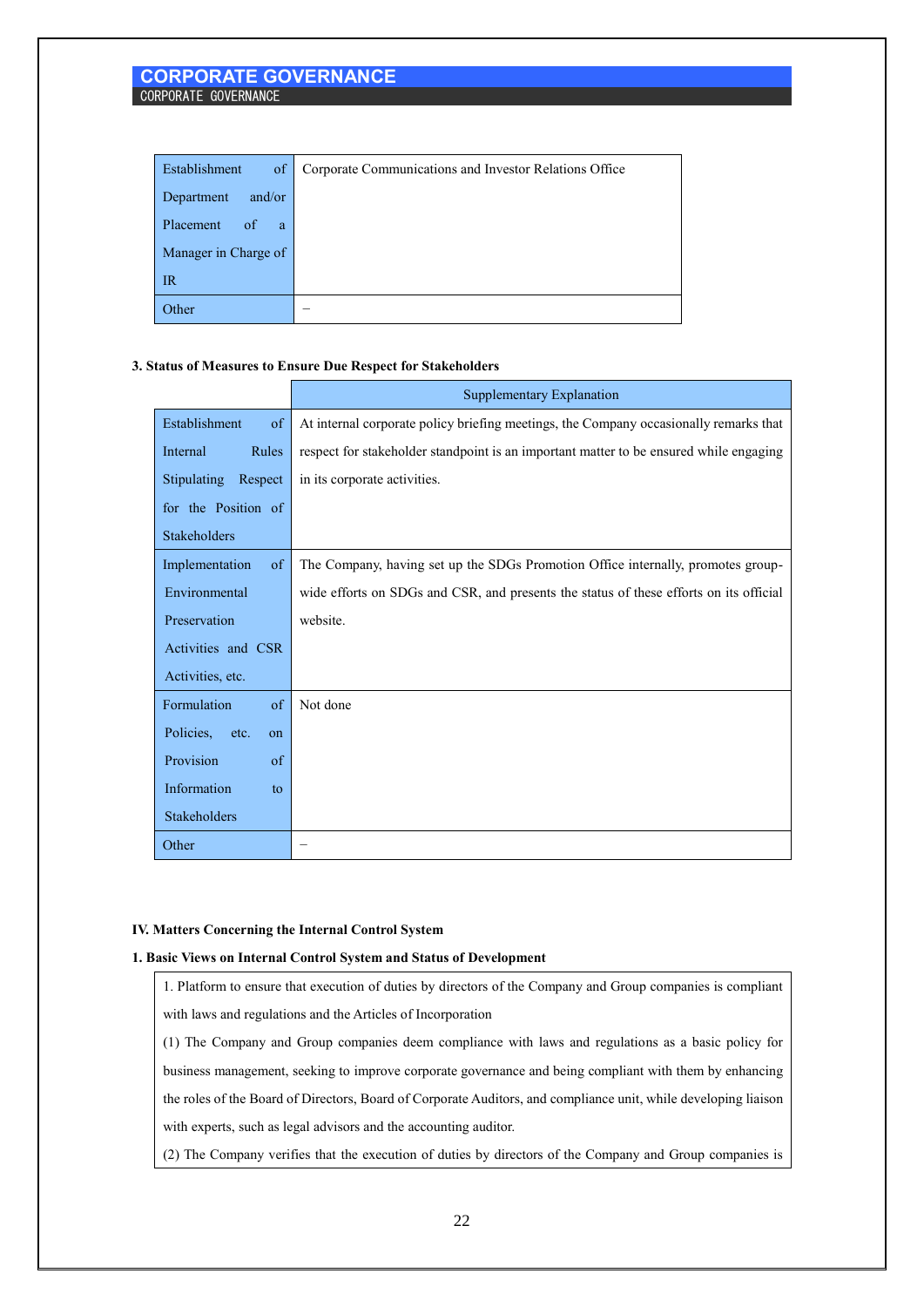compliant with laws and regulations. This is verified through meetings held among the Board of Directors and Board of Corporate Auditors at the Company and Group companies, as well as important meetings within the Group, Company, and Group companies, and seeks to enhance internal control functions by mutually checking on them.

2. Platforms for storing and managing information on the execution of duties by directors of the Company, and platform for reporting matters concerning execution of duties by directors of Group companies to the Company (1) Departments in charge at the Company fairly store and manage various meeting minutes, ringi approval documents, and evidence in accordance with its Document Management Rules and relevant rules (Board of Directors Rules and Ringi Approval Rules, among others).

(2) The Company arranges for matters on the execution of duties by Group companies to be reported by making directors of Group companies submit documents, such as duplicates of minutes of various meetings like the Board of Directors meeting at Group companies, in accordance with the Subsidiary and Affiliate Management Rules. Such documents received by the Company are fairly stored and managed by departments in charge. Such documents are made available for viewing by directors and auditors at all times.

3. Rules on management of risk of loss for the Company and Group companies and other platforms

(1) We lay down the Risk Management Rules to improve and enhance its risk management platform by identifying risks for the overall business management for the Company and Group companies.

(2) Individual units of the Company and Group companies examine and identify risks for them in accordance with relevant rules and unit managers manage such risks.

(3) The Company has established the Internal Auditing Office as a unit reporting directly to the Representative Director and President, and the Office assesses the status of operational audits at Group companies in accordance with the Internal Audit Rules, and conducts an operational audit directly as required.

4. Platform to ensure that the duties of directors of the Company and Group companies are executed efficiently (1) A meeting of the Board of Directors of the Company, in addition to being held once a month, is held on an ad hoc basis as required, thereby maintaining a platform on which to deliberate on important matters without delay. A meeting of the Board of Directors at Group companies, in addition to being held periodically, in compliance with laws and regulation and in accordance with their circumstances, is held on an ad hoc basis as required, thereby maintaining a platform on which to deliberate on important matters without delay.

(2) Directors of the Company and Group companies are intended to execute their duties through a clear segregation of roles and authority in accordance with the Board of Directors Rules, Organization Rules, Segregation of Duties Rules, and Service Authority Rules.

(3) We have established various meeting bodies, such as the Executive Committee and advisory bodies to the Representative Director and President. Any important matter for the Company or Group companies should be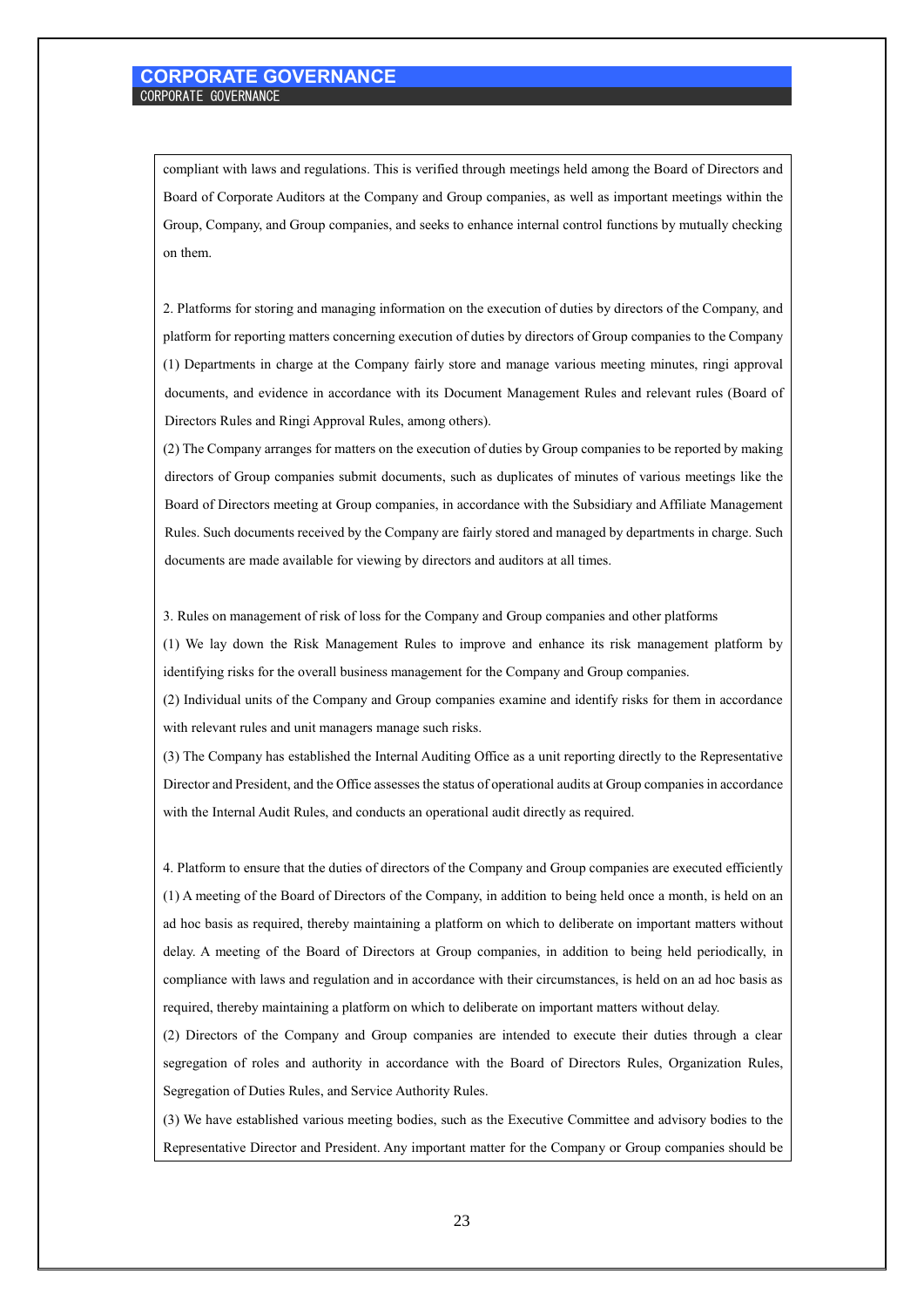subjected to a resolution process at the Board of Directors of the Company, following swift and discreet deliberations by such meeting bodies.

(4) The Company has an executive officer system in place, which expedites operational execution and works to concentrate corporate resources and clarify a responsibility profile for business execution at the Group as a whole by making certain executive officers serve concurrently as Group company president.

5. Platform to ensure that execution of duties by employees of the Company and Group companies is compliant with laws and regulations and the Articles of Incorporation

(1) The Company rigorously publicizes matters required to be complied with by employees of the Company and Group companies in accordance with the Group Ethics Rules, Compliance Rules, and Subsidiary and Affiliate Management Rules.

(2) To arrange for the compliance platform at the Group to function effectively, we will improve rules of the Company and Group companies while working to raise employee awareness by conducting training programs. (3) The Company will step up efforts to compliance-based business management by arranging for the compliance platform at the Company and Group companies to function effectively in accordance with Whistleblower Protection Rules.

6. Platform to ensure that operations at all Group companies are fair

(1) The Company controls and operates Group companies in accordance with the Subsidiary and Affiliate Management Rules, and officers and employees of the Company attend important meetings of Group companies to provide fair guidance.

(2) In the Service Authority Rules, the Company stipulates matters to be approved by and matters required to be reported to the Board of Directors of the Company, among matters to be approved at Group companies, and controls Group companies in accordance with the rules.

7. Matters on employees required to be assigned to assist auditor duties, matters on securing their independence from directors, matters on ensuring that instructions from auditor to such employees are effective

(1) When assigning any employee is required to assist auditor duties, approval for the selection, remuneration, and personnel transfer involved is required to be obtained from the Board of Corporate Auditors, and personnel involved should work to ensure that the employee is independent from directors and instructions from the auditors are effective.

(2) When assigning any employee is required to assist auditor duties, the employee should engage in the duty to assist auditor duties taking priority over other duties.

8. Platform in which directors and employees at the Company and Group companies give reports to auditors of the Company, a platform to ensure that they are not treated detrimentally on account of having submitted reports,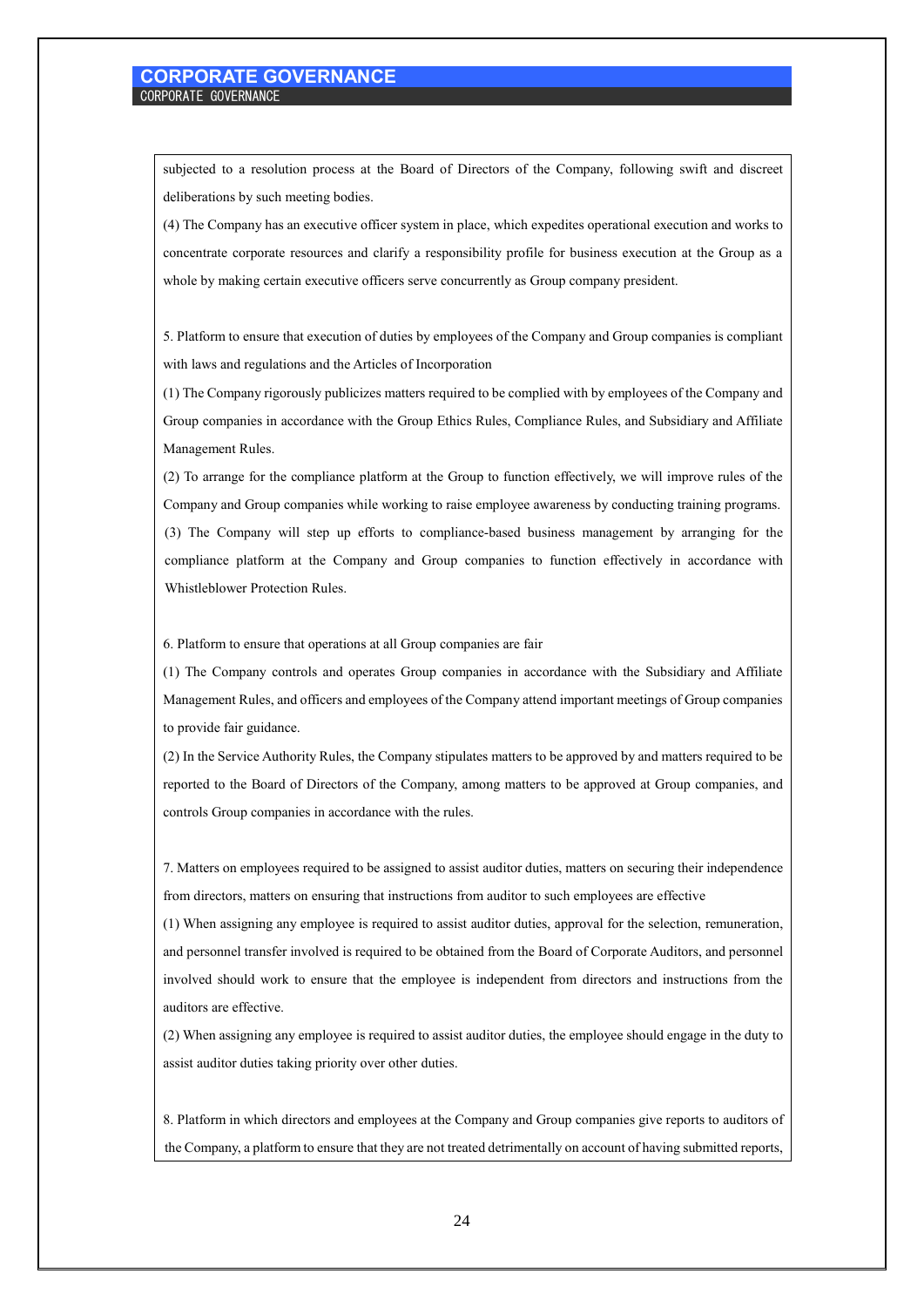and a platform for reporting to auditors of the Company

(1) At a meeting of the Board of Directors or other important meeting, directors and employees of the Company as well as directors and employees of Group companies report statutory matters, the state of operational execution by the Company and Group companies, and important issues that may seriously affect business management, to auditors of the Company periodically or on an ad hoc basis and, directly or indirectly, or by way of a unit in charge of the Company or of an auditor of a Group company.

(2) Auditors and important employees of the Company as well as directors, auditors and important employees of the Group companies should have an opportunity to exchange opinions periodically or on an ad hoc basis.

(3) The Company and Group companies should enhance the platform to ensure that any individual having provided a report through a compliance hotline, other means, directly or indirectly through an internal or external whistleblowing contact point installed by the Company, is not treated detrimentally on account of having done so.

9. Platform to ensure that an audit by auditors is conducted effectively

(1) Auditors of the Company periodically hold a meeting to exchange opinions with directors of the Company and with the accounting auditor in accordance with the Audit Standards.

(2) Auditors of the Company use external experts as required in auditing the Company or a Group Company.

(3) When an auditor of the Company requests advance payment or reimbursement of expense incurred by his/her execution of duty, such expense or obligation should be processed swiftly unless the unit in charge proves that the expense or obligation was unnecessary for the execution of the duty.

10. Platform for excluding "Anti-social Forces"

The Company is firm against organized criminal groups (commonly referred to in Japan as "Anti-social Forces") that threaten the order and security of citizens' living, and neither succumbs to any unreasonable or unlawful demand, nor has any relation with them, including business dealings. We gather and control the information on organized criminal groups by liaising with specialized external agencies.

#### **2. Basic Views on Measures for Eliminating Anti-Social Forces and Status of Development**

The Company publicizes to its directors and employees that it will not have any relation with an anti-social criminal group or individual that threatens the order and security of local communities. We will sternly avoid any relation with an anti-social group or individual by liaising and cooperating with external agencies, such as lawyers and the police.

#### **V. Other**

#### **1. Adoption of Anti-Takeover Measures**